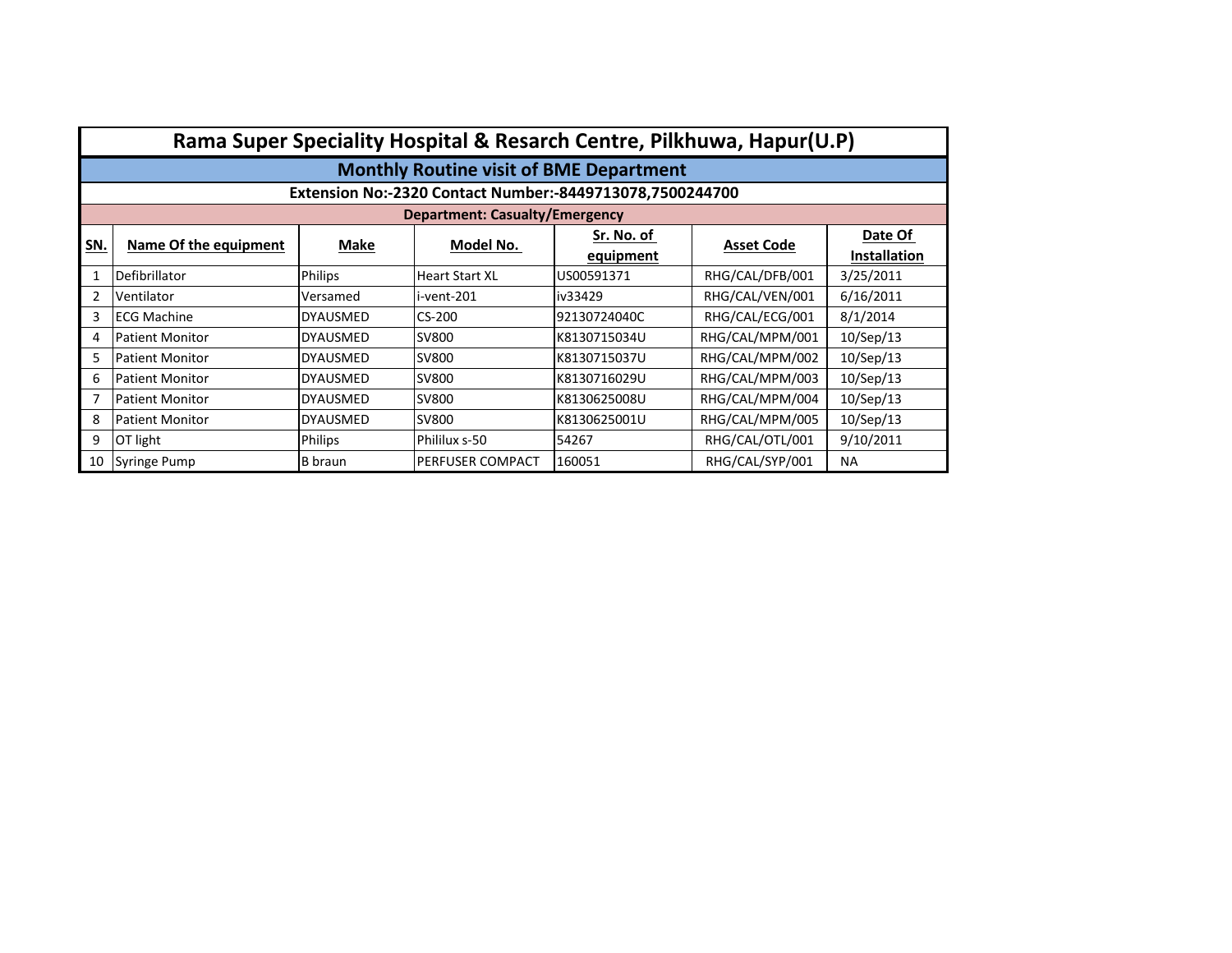|                                                                                                        | Rama Super Speciality Hospital & Resarch Centre, Pilkhuwa, Hapur(U.P) |                            |                                      |                |                 |                      |  |  |  |  |
|--------------------------------------------------------------------------------------------------------|-----------------------------------------------------------------------|----------------------------|--------------------------------------|----------------|-----------------|----------------------|--|--|--|--|
|                                                                                                        | <b>OT Equipment List</b>                                              |                            |                                      |                |                 |                      |  |  |  |  |
|                                                                                                        |                                                                       |                            | <b>Department: Ground Floor O.T.</b> |                |                 |                      |  |  |  |  |
| $SN$<br>Name Of the equipment<br><b>Make</b><br>Model No.<br>Sr. No. of equipment<br><b>Asset Code</b> |                                                                       |                            |                                      |                |                 | Date Of Installation |  |  |  |  |
|                                                                                                        | Anesthesia machine                                                    | <b>MEDICAL ENGINEERING</b> | <b>NA</b>                            | <b>NA</b>      | RHG/OTG/ANM/001 | 3/26/2011            |  |  |  |  |
| $\overline{2}$                                                                                         | Anesthesia machine                                                    | Wipro GE                   | M-904 E                              | MA11030076     | RHG/OTG/ANM/002 | 6/15/2011            |  |  |  |  |
| 3                                                                                                      | C Arm Machine                                                         | <b>ALLENGER</b>            | HF 4912                              | 2K1105188C     | RHG/OTG/CRM/001 | 05/06/12             |  |  |  |  |
| 4                                                                                                      | Patient monitor                                                       | <b>ASPEN</b>               | <b>ASPEN S-12</b>                    | M84021053092LB | RHG/OTG/MPM/001 | 3/26/2011            |  |  |  |  |
| 5                                                                                                      | Patient monitor                                                       | UNICARE                    | $F-8$                                | 510U469739     | RHG/OTG/MPM/002 | 1/7/2014             |  |  |  |  |
| 6                                                                                                      | Patient monitor                                                       | UNICARE                    | $F-8$                                | 510U468839     | RHG/OTG/MPM/003 | 1/7/2014             |  |  |  |  |
|                                                                                                        | Patient monitor                                                       | UNICARE                    | $F-8$                                | 510U467210     | RHG/OTG/MPM/004 | 1/7/2014             |  |  |  |  |
| 8                                                                                                      | <b>Patient monitor</b>                                                | UNICARE                    | $F-8$                                | 510U467737     | RHG/OTG/MPM/005 | 1/7/2014             |  |  |  |  |
| 9                                                                                                      | Cautry machine                                                        | L&T Medical                | DIGITAL400                           | <b>NF</b>      | RHG/OTG/SUD/001 |                      |  |  |  |  |
| 10                                                                                                     | Cautry machine                                                        | JEHANGIRS                  | <b>NA</b>                            | <b>NA</b>      | RHG/OTG/SUD/002 | <b>NA</b>            |  |  |  |  |
| 11                                                                                                     | OT light(fix)                                                         | Philips                    | phililux S 50-G                      | 52753/59597    | RHG/OTG/OTL/001 | 9/10/2011            |  |  |  |  |
| 12                                                                                                     | OT light(fix)                                                         | Philips                    | phililux S 50-G                      | 76918          | RHG/OTG/OTL/002 |                      |  |  |  |  |
| 13                                                                                                     | Portable O.T LIGHT                                                    | <b>PHILIPS</b>             | <b>PHX S-50</b>                      | 54275          | RHG/OTG/OTL/003 | 9/10/2011            |  |  |  |  |
| 14                                                                                                     | <b>O.T TABLE</b>                                                      | <b>HOSPITECH</b>           | 115 E 4                              | <b>NA</b>      | RHG/OTG/OTT/001 | <b>NA</b>            |  |  |  |  |
| 15                                                                                                     | <b>O.T TABLE</b>                                                      | <b>SURIGDENT</b>           | XL-888                               | <b>NA</b>      | RHG/OTG/OTT/002 | <b>NA</b>            |  |  |  |  |
| 16                                                                                                     | <b>Vertical Autoclave</b>                                             | <b>NA</b>                  | <b>NA</b>                            | <b>NA</b>      | RHG/OTG/STR/001 | <b>NA</b>            |  |  |  |  |
|                                                                                                        |                                                                       |                            |                                      |                |                 |                      |  |  |  |  |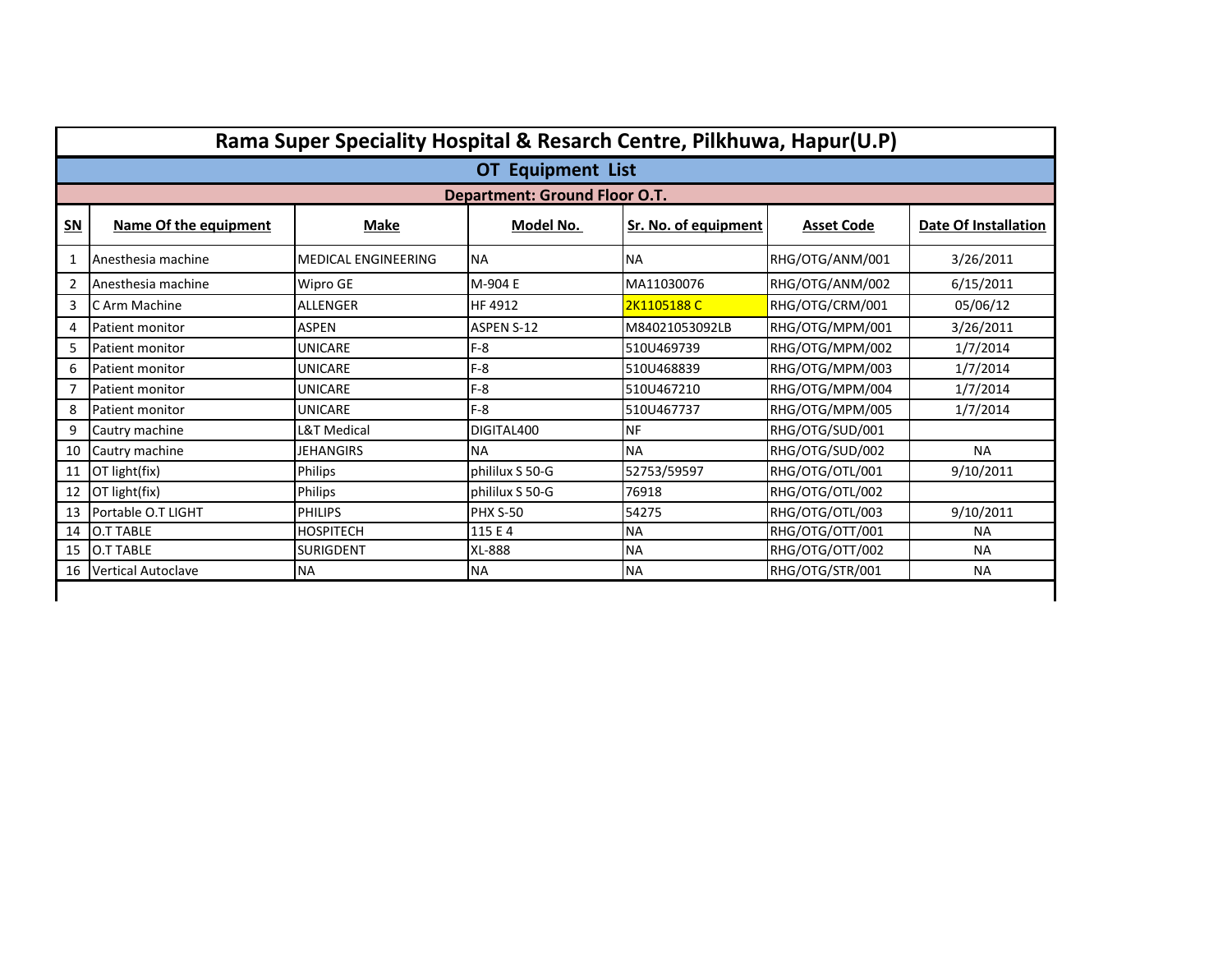|                         | <b>Department: General O.T(Ist Floor)</b> |                                              |                       |                                            |                   |                             |  |  |  |
|-------------------------|-------------------------------------------|----------------------------------------------|-----------------------|--------------------------------------------|-------------------|-----------------------------|--|--|--|
| $SN$                    | Name Of the equipment                     | <b>Make</b>                                  | Model No.             | Sr. No. of equipment                       | <b>Asset Code</b> | <b>Date Of Installation</b> |  |  |  |
| $\overline{1}$          | Harmonic Gen 11                           | Excel Health tech pvt. Ltd                   | Gen 11                | 1111318051                                 | RHG/OTF/SUD/001   | 9/18/2013                   |  |  |  |
| $\overline{2}$          | Surgical diathermy                        | Carson & toubro                              | octave                | E11C0317                                   | RHG/OTF/SUD/001   | 9/23/2011                   |  |  |  |
| Я                       | Surgical diathermy                        | Larsen & tourbo ltd.                         | octave                | E11C0318                                   | RHG/OTF/SUD/002   | 9/23/2011                   |  |  |  |
| $\overline{\mathbf{r}}$ | Anesthesia machine                        | GE medical systems                           | M-904 E               | MA11030075                                 | RHG/OTF/ANM/001   | 6/15/2011                   |  |  |  |
| 5                       | Anesthesia machine                        | <b>GE</b> medical systems                    | M-904 E               | MA11030074                                 | RHG/OTF/ANM/002   | 6/15/2011                   |  |  |  |
| $\overline{6}$          | Anesthesia machine                        | <b>BOYL'S BASIC</b>                          | <b>NA</b>             | <b>NA</b>                                  | RHG/OTF/ANM/003   | <b>NA</b>                   |  |  |  |
| $\overline{7}$          | Anesthesia machine                        | <b>BOYL'S BASIC</b>                          | <b>NA</b>             | <b>NA</b>                                  | RHG/OTF/ANM/004   | <b>NA</b>                   |  |  |  |
| 8                       | C-arm machine                             | <b>PHILIPS</b>                               | Surgico-100 R HF      | G11C095                                    | RHG/OTF/CRM/001   | 8/3/2011                    |  |  |  |
| 9                       | De-fibbrilator                            | <b>PHILIPS</b>                               | <b>Heart Start XL</b> | US00591542                                 | RHG/OTF/DFB/001   | 3/1/2012                    |  |  |  |
| 10                      | Syringe pump                              | <b>Smith Medical</b>                         | Graseby 2000          | 121100329                                  | RHG/OTF/SYP/001   | 8/9/2012                    |  |  |  |
| 11                      | Syringe pump                              | <b>B BRAUN</b>                               | Perfuser compact      | 160121                                     | RHG/OTF/SYP/002   | 9/23/2011                   |  |  |  |
| 12                      | Syringe pump                              | <b>B BRAUN</b><br>Perfuser compact<br>160067 |                       | RHG/OTF/SYP/003                            | 9/23/2011         |                             |  |  |  |
| 13                      | Patient monitor                           | Philips                                      | MP40                  | DE-82022797                                | RHG/OTF/MPM/001   | 12/3/2011                   |  |  |  |
| 14                      | Patient monitor                           | Philips                                      | MP 40                 | DE-82022805                                | RHG/OTF/MPM/002   | 12/3/2011                   |  |  |  |
| 17                      | Patient monitor                           | <b>UNICARE</b>                               | F8                    | F8579010                                   | RHG/OTF/MPM/005   | 7/9/2013                    |  |  |  |
| 18                      | Patient monitor                           | <b>UNICARE</b>                               | F <sub>8</sub>        | F8563631                                   | RHG/OTF/MPM/006   | 7/9/2013                    |  |  |  |
| 30                      | Patient monitor                           | Philips                                      | MP40                  | DE-82022807                                | RHG/OTF/MPM/007   |                             |  |  |  |
| 19                      | <b>Surgical Microscope</b>                | karl zeiss surgical                          | karl zeiss surgical   | 6635301649                                 | RHG/OTF/SUM/001   | 8/26/2011                   |  |  |  |
| 20                      | Surgical Microscope                       | Karl zeiss Meditech                          | <b>OPM IFR</b>        | 6627501215                                 | RHG/OTF/SUM/002   | 14/12/2011                  |  |  |  |
| 21                      | Laproscope set                            | Genuine Medica Pvt. Ltd                      | 118HD                 | 07B018194/210022/13<br>05203122/AC021YC755 | RHG/OTF/END/001   | 1/31/2014                   |  |  |  |
| 22                      | Laproscope set                            | Genuine Medica Pvt. Ltd                      | <b>NA</b>             | RY0670237/OY681883-<br>P/407/00156E        | RHG/OTF/END/002   |                             |  |  |  |
| 23                      | Phaco Emulsification system               | Zeis Enterprises                             | CMP680300             | 201380201                                  | RHG/OTF/PES/001   | 2/10/2014                   |  |  |  |
| 24                      | Phaco                                     | sovereign                                    | compact               | <b>NF</b>                                  | RHG/OTF/PHM/001   |                             |  |  |  |
| 25                      | Fix ot light                              | Philips                                      | phililux 550 G        | 76917/76938                                | RHG/OTF/OTL/001   | 9/10/2011                   |  |  |  |
| 26                      | Fix ot light                              | Philips                                      | phillilux 550 - G     | 76918/76917                                | RHG/OTF/OTL/002   | 9/10/2011                   |  |  |  |
| $\overline{27}$         | OT table                                  | Hospitech                                    | 115 E4                | <b>NA</b>                                  | RHG/OTF/OTT/001   | 4/14/2011                   |  |  |  |
| 28                      | OT table                                  | Hospitech                                    | 115 E4                | <b>NA</b>                                  | RHG/OTF/OTT/002   | 4/14/2011                   |  |  |  |
| 29                      | <b>DRILL MACHINE</b>                      | <b>BOSCH</b>                                 | <b>NA</b>             | <b>NA</b>                                  | RHG/OTF/DRM/001   | <b>NF</b>                   |  |  |  |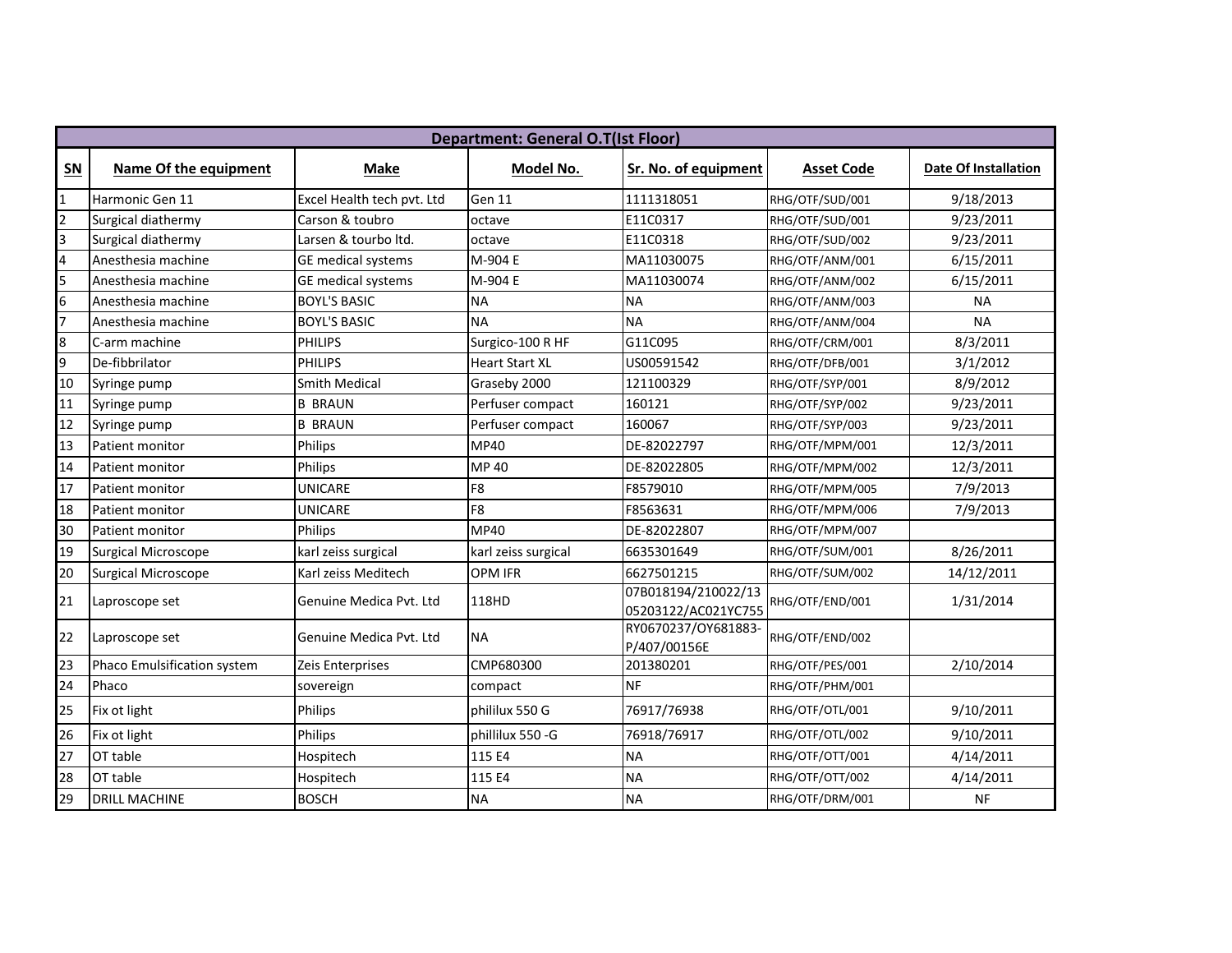|      | <b>Department: General O.T(Ist Floor)</b> |                                          |                      |                      |                   |                             |  |  |  |  |
|------|-------------------------------------------|------------------------------------------|----------------------|----------------------|-------------------|-----------------------------|--|--|--|--|
| $SN$ | Name Of the equipment                     | <b>Make</b>                              | Model No.            | Sr. No. of equipment | <b>Asset Code</b> | <b>Date Of Installation</b> |  |  |  |  |
| 30   | PATIENT WARMING SYATEM                    | EQUATUR CUNNECTING<br><b>IM/ADMAINIC</b> | LEVEL 1              | S102B01420           | RHG/OTF/PWS/001   |                             |  |  |  |  |
| 31   | <b>FUMIGATOR</b>                          | <b>NA</b>                                | <b>NF</b>            | <b>NF</b>            | RHG/OTF/FMG/001   | <b>NF</b>                   |  |  |  |  |
| 32   | <b>BABY WARMER</b>                        | <b>ZEAL MEDIAL SYSTEM</b>                | INF                  | <b>INF</b>           | RHG/OTF/BAW/001   | <b>NF</b>                   |  |  |  |  |
| 33   | <b>SHAVER</b>                             | <b>NA</b>                                | <b>NA</b>            | <b>NA</b>            | RHG/OTF/SHV/001   |                             |  |  |  |  |
| 34   | OT table                                  | Hospitech                                | Hospitab 105         | <b>NA</b>            |                   | 20/Apr/17                   |  |  |  |  |
| 35   | OT table                                  | Hospitech                                | Hospitab 105         | <b>NA</b>            |                   | 20/Apr/17                   |  |  |  |  |
| 36   | fix OT LED light                          | Hospitech                                | Hospilite carina duo | <b>NA</b>            |                   | 20/Apr/17                   |  |  |  |  |
| 37   | fix OT LED light                          | Hospitech                                | Hospilite carina duo | <b>NA</b>            |                   | 20/Apr/17                   |  |  |  |  |
|      |                                           |                                          |                      |                      |                   |                             |  |  |  |  |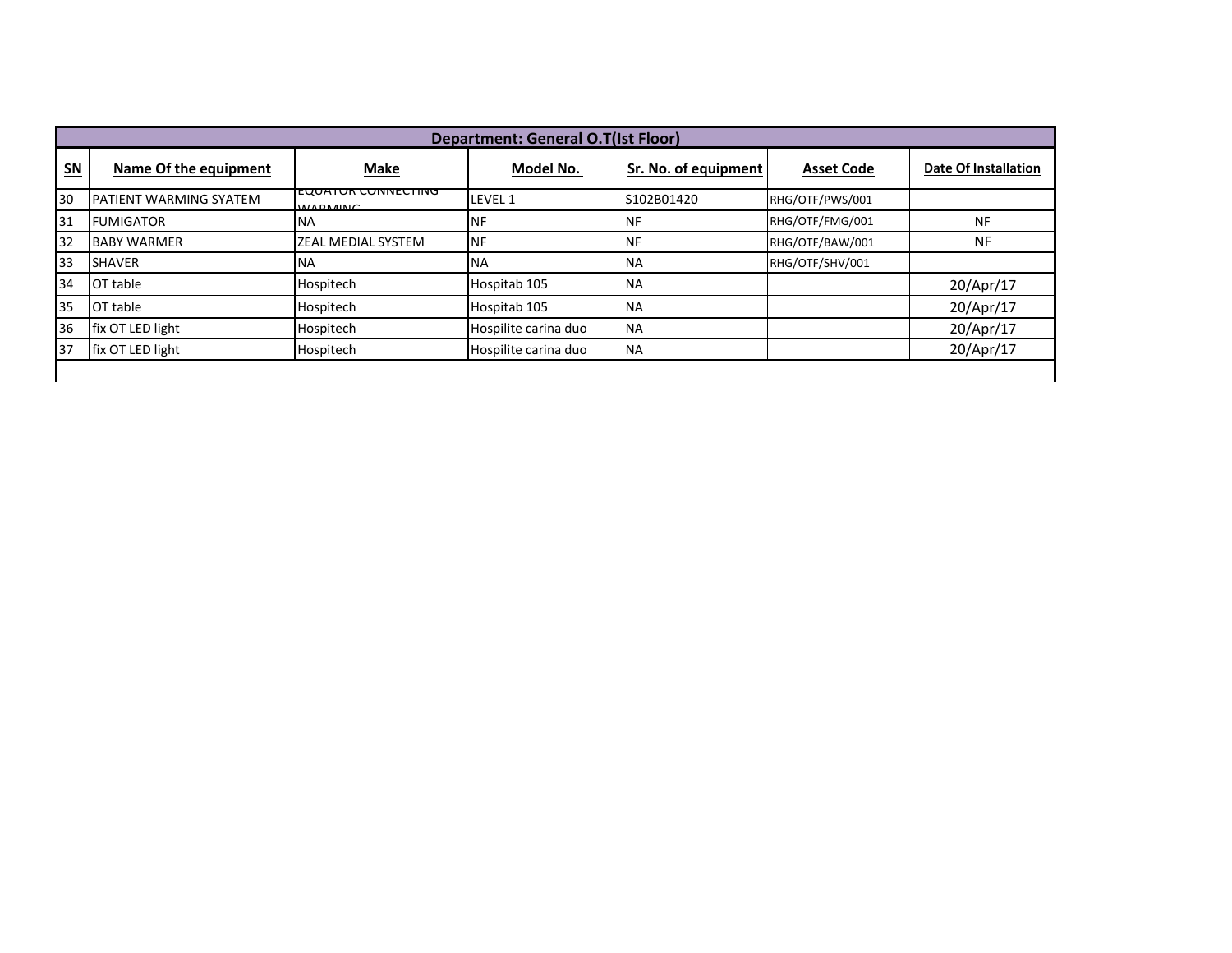|                | <b>OT THIRD FLOOR</b>                      |                           |                                |                                |                   |                             |  |  |  |  |
|----------------|--------------------------------------------|---------------------------|--------------------------------|--------------------------------|-------------------|-----------------------------|--|--|--|--|
| <b>SN</b>      | Name Of the equipment                      | <b>Make</b>               | Model No.                      | Sr. No. of equipment           | <b>Asset Code</b> | <b>Date Of Installation</b> |  |  |  |  |
| 1              | Defibrillator                              | Philips                   | <b>Heart Start XL</b>          | US00595863                     | RHG/OTT/DFB/001   | 3/1/2012                    |  |  |  |  |
| $\overline{2}$ | <b>Patient Monitor</b>                     | Philips                   | MX700                          | DE12507480                     | RHG/OTT/MPM/001   | 11/9/2012                   |  |  |  |  |
| 3              | Syringe pump                               | Smiths medical            | Graseby 2000                   | 121100224                      | RHG/OTT/SYP/001   | 8/9/2012                    |  |  |  |  |
| 4              | Syringe pump                               | Smiths medical            | Graseby 2000                   | 121100333                      | RHG/OTT/SYP/002   | 8/9/2012                    |  |  |  |  |
| 5              | Heart Lung machine                         | <b>MAQUET</b>             | <b>HL 20</b>                   | 93101534                       | RHG/OTT/HLM/001   | 7/27/2012                   |  |  |  |  |
| 6              | <b>IABP</b>                                | <b>MAQUET</b>             | CS100                          | SA197515-H1                    | RHG/OTT/IAB/001   | 7/31/2012                   |  |  |  |  |
| 7              | Anaesthesia Machine                        | <b>WIPRO GE</b>           | Wipro GE/Datex ohmeda<br>9100c | ME13080499                     | RHG/OTT/ANM/001   | 9/11/2013                   |  |  |  |  |
| 8              | Anesthesia machine                         | <b>LIFE CARE PRODUCTS</b> | Optima                         | 1060032011                     | RHG/OTT/ANM/002   |                             |  |  |  |  |
| 9              | Anesthesia machine                         | <b>BOYL'S BASIC</b>       | <b>NA</b>                      | <b>NA</b>                      | RHG/OTT/ANM/003   | <b>NA</b>                   |  |  |  |  |
| 10             | <b>ACT Plus</b>                            | Meditronic                | ACT-200                        | ACT2003694                     | RHG/OTT/ACT/001   | <b>NA</b>                   |  |  |  |  |
| 11             | Hot & Cooling unit                         | Maquet                    | <b>HCU-30</b>                  | 93101534                       | RHG/OTT/HCU/001   |                             |  |  |  |  |
| 12             | <b>Dual camber temperary Pace</b><br>Maker | Meditronic                | <b>NA</b>                      | PEG153699R                     | RHG/OTT/PCM/001   | <b>NA</b>                   |  |  |  |  |
| 13             | Pace Maker                                 | <b>BIOTRONIK</b>          | <b>RECORD D</b>                | 61202029                       | RHG/OTT/PCM/002   | <b>NA</b>                   |  |  |  |  |
| 14             | Coutry machine                             | Covidien                  | <b>FORCE FX 8C</b>             | F1K69010AX                     | RHG/OTT/SUD/001   | <b>NA</b>                   |  |  |  |  |
| 15             | O.T table                                  | surgident                 | <b>XL-888</b>                  | <b>NA</b>                      | RHG/OTT/OTT/001   | 08-02-2011                  |  |  |  |  |
| 16             | O.T table                                  | <b>HOSPITECH</b>          | <b>NA</b>                      | <b>NA</b>                      | RHG/OTT/OTT/002   |                             |  |  |  |  |
| 17             | O.T Light                                  | <b>HOSPITECH</b>          | <b>NA</b>                      | <b>NA</b>                      | RHG/OTT/OTL/001   | <b>NA</b>                   |  |  |  |  |
| 18             | O.T Light                                  | <b>UNITED</b>             | <b>NA</b>                      | 12010592/12010674/1<br>2010655 | RHG/OTT/OTL/002   | <b>NA</b>                   |  |  |  |  |
| 19             | O.T Light                                  | <b>HOSPITECH</b>          | <b>NA</b>                      | 10040558/10030464              | RHG/OTT/OTL/003   | <b>NA</b>                   |  |  |  |  |
| 20             | <b>Head Light</b>                          | <b>XENOSYS KOREA</b>      | L2S09 (BTP09)                  | <b>NA</b>                      | RHG/OTT/HLS/001   | <b>NA</b>                   |  |  |  |  |
|                |                                            |                           |                                |                                |                   |                             |  |  |  |  |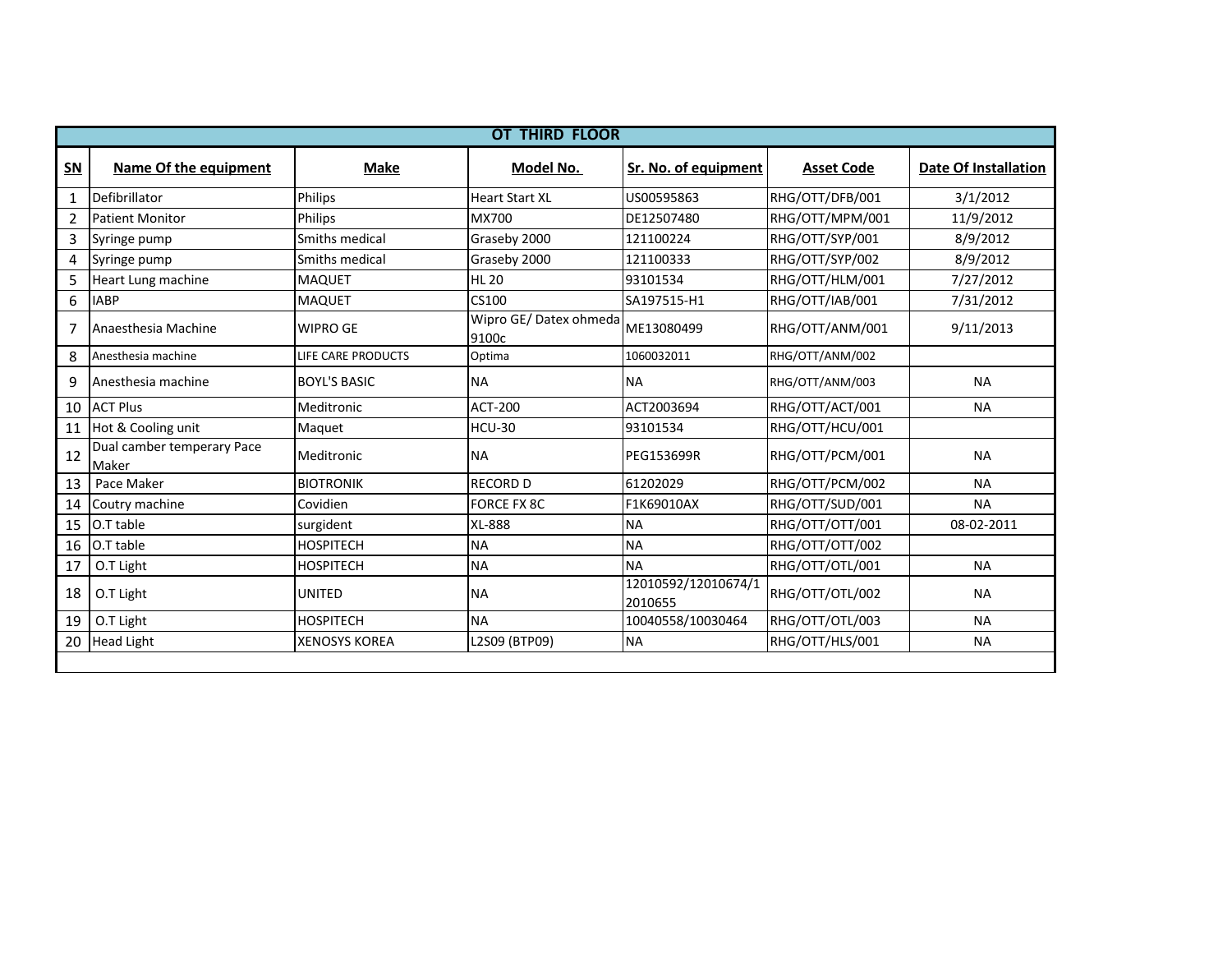|                | <b>Department: O.T. Block (IVth Floor)</b>                    |                                    |                                 |                                |                   |                             |  |  |  |
|----------------|---------------------------------------------------------------|------------------------------------|---------------------------------|--------------------------------|-------------------|-----------------------------|--|--|--|
| $SN$           | Name Of the equipment                                         | <b>Make</b>                        | Model No.                       | Sr. No. of equipment           | <b>Asset Code</b> | <b>Date Of Installation</b> |  |  |  |
| $\mathbf{1}$   | <b>Patient Monitor</b>                                        | Genuine Medica                     | $F-8$                           | S10U466635                     | RHG/OT4/MPM/001   | 1/7/2014                    |  |  |  |
| $\overline{2}$ | <b>Patient Monitor</b>                                        | Genuine Medica                     | $F-8$                           | S10U489933                     | RHG/OT4/MPM/002   | 1/7/2014                    |  |  |  |
| 3              | <b>Patient Monitor</b>                                        | Genuine Medica                     | $F-8$                           | S10U467737                     | RHG/OT4/MPM/003   | 1/7/2014                    |  |  |  |
| 4              | <b>Patient Monitor</b>                                        | Genuine Medica                     | $F-8$                           | S10U467614                     | RHG/OT4/MPM/004   | 1/7/2014                    |  |  |  |
| 5              | Surgical diathermy                                            | Lorsen & tourbo ltd.               | moestro plus                    | E11A1804                       | RHG/OT4/SUD/001   | 9/23/2011                   |  |  |  |
| 6              | Surgical diathermy                                            | Lorsen & tourbo ltd.               | moestro plus                    | E11A1803                       | RHG/OT4/SUD/002   | 9/23/2011                   |  |  |  |
| $\overline{7}$ | Anesthesia machine                                            | Life Care Products                 | Optima                          | 1056032011                     | RHG/OT4/ANM/001   | 3/26/2011                   |  |  |  |
| 8              | Anesthesia machine                                            | <b>MEDICAL ENGINEER</b>            | <b>NA</b>                       | <b>NA</b>                      | RHG/OT4/ANM/002   | 6/15/2011                   |  |  |  |
| $\mathbf{q}$   | Endoscope unit<br>Gastroscope<br>Colonoscope<br>E.R.C.P Scope | <b>GENUINE MEDICA</b>              | GIF-140<br>CF-140<br>TJF-140 J  | 2802149<br>2127681<br>2700165  | RHG/OT4/END/001   | 2/9/2013                    |  |  |  |
| 10             | O.T Table                                                     | Surgident                          | <b>NA</b>                       | <b>NA</b>                      | RHG/OT4/OTT/001   | <b>NA</b>                   |  |  |  |
| 11             | O.T Table                                                     | Surgident                          | <b>NA</b>                       | <b>NA</b>                      | RHG/OT4/OTT/002   | <b>NA</b>                   |  |  |  |
| 12             | O.T Light                                                     | Surgiris<br><b>Surgiris</b>        | <b>NA</b><br><b>NA</b>          | C.13.01.05.12<br>C.13.01.05.13 | RHG/OT4/OTL/002   | 1/1/2014                    |  |  |  |
| 13             | O.T Light                                                     | <b>Surgiris</b><br><b>Surgiris</b> | <b>NA</b><br><b>NA</b>          | C.13.01.05.10<br>C.13.01.05.11 | RHG/OT4/OTL/001   | 1/1/2014                    |  |  |  |
|                |                                                               |                                    |                                 |                                |                   |                             |  |  |  |
|                |                                                               |                                    | <b>Department:- Pain Clinic</b> |                                |                   |                             |  |  |  |
| $SN$           | Name Of the equipment                                         | <b>Make</b>                        | Model No.                       | Sr. No. of equipment           | <b>Asset Code</b> | Date Of Installation        |  |  |  |
|                | 1 EMG & Nerve Conduction Studies RMS                          |                                    | <b>NA</b>                       |                                | RHG/PCD/NCS/001   | 8/28/2018                   |  |  |  |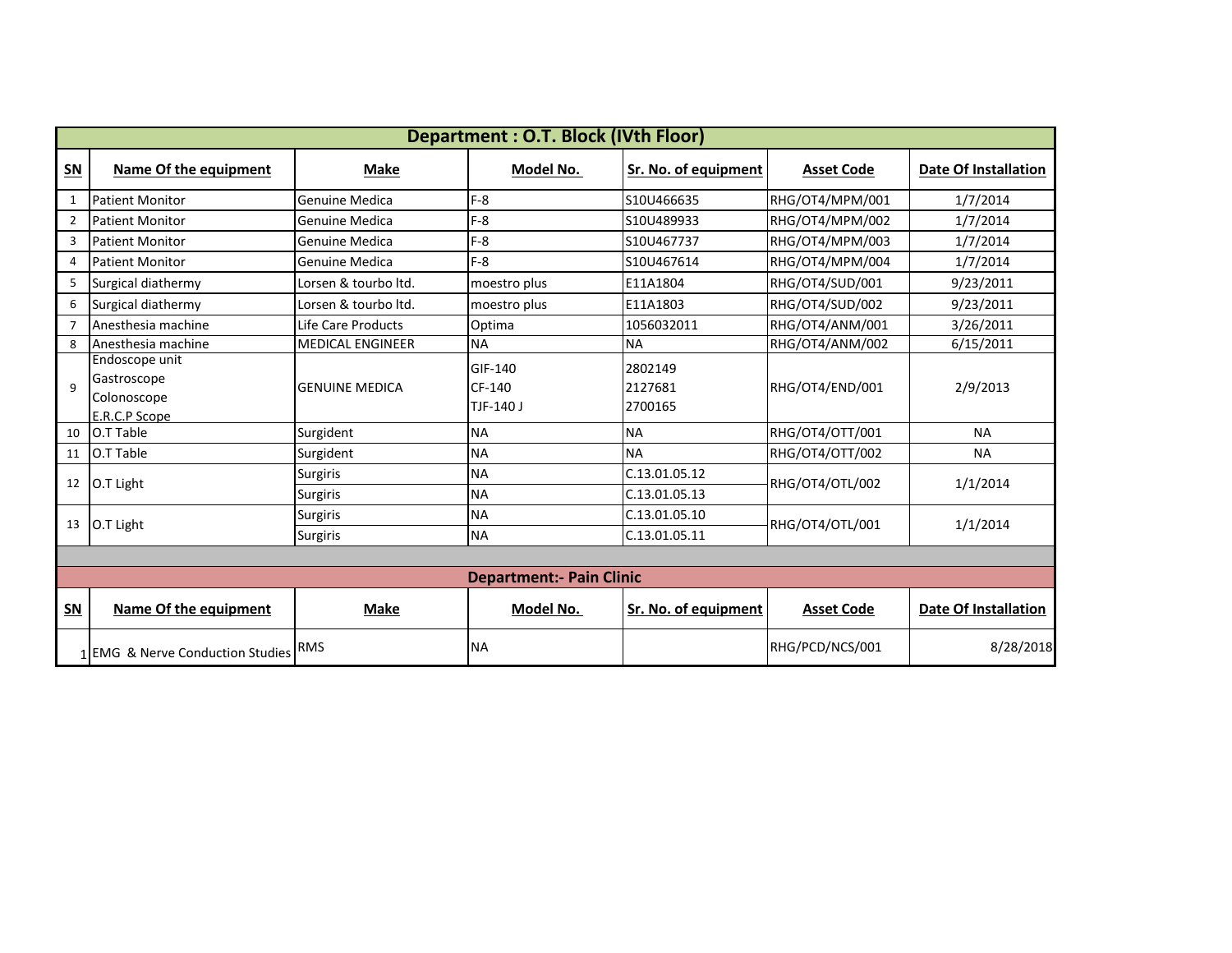|                | Rama Super Speciality Hospital & Resarch Centre, Pilkhuwa, Hapur(U.P) |                        |                                             |                      |                   |                         |  |  |  |  |
|----------------|-----------------------------------------------------------------------|------------------------|---------------------------------------------|----------------------|-------------------|-------------------------|--|--|--|--|
|                | <b>Monthly routine visit of BME Department</b>                        |                        |                                             |                      |                   |                         |  |  |  |  |
|                | Extension No:-2320 Contact Number:-8449713078,7500244700              |                        |                                             |                      |                   |                         |  |  |  |  |
|                |                                                                       |                        | <b>Department: Radiology</b>                |                      |                   |                         |  |  |  |  |
| $SN$           | Name Of the<br>equipment                                              | Make                   | Model No.                                   | Sr. No. of equipment | <b>Asset Code</b> | Date Of<br>Installation |  |  |  |  |
| $\mathbf{1}$   | Ultrasound Machine                                                    | Seimens                | Acuson X300                                 | 341095               | RHG/RAD/USG/001   | 5/3/2012                |  |  |  |  |
| $\overline{2}$ | Ultrasound Machine                                                    | Wipro GE               | Logic 100 pro                               | 67131WS3             | RHG/RAD/USG/002   | 11/17/2011              |  |  |  |  |
| 3              | <b>Ultrasound Machine</b>                                             | Wipro GE               | logic 100 pro                               | 67130WS5             | RHG/RAD/USG/003   | 11/17/2011              |  |  |  |  |
| $\overline{a}$ | <b>OPG Machine</b>                                                    | Allengers              | Alldent HF                                  | 2K1103008-O          | RHG/RAD/OPG/001   | 7/21/2011               |  |  |  |  |
| 5              | CR system                                                             | <b>AGFA healthcare</b> | CR-35 X                                     | 7065                 | RHG/RAD/CRS/001   | 8/10/2011               |  |  |  |  |
| 6              | <b>CR PRINTER</b>                                                     | <b>AGFA healthcare</b> | DI AXYS                                     | 7067                 | RHG/RAD/CRP/001   | 8/10/2011               |  |  |  |  |
| $\overline{7}$ | MRI machine                                                           | Cura health care       | Airis-II                                    | C562                 | RHG/RAD/MRI/001   | 10/6/2016               |  |  |  |  |
| 8              | Mobile drive                                                          | philps                 | Diagnox 4003                                | 11B006(6600120243)   | RHG/RAD/MXR/001   | 8/3/2011                |  |  |  |  |
| 9              | Mobile drive                                                          | philps                 | Diagnox 4003                                | 11C007(6600120243)   | RHG/RAD/MXR/002   | 8/3/2011                |  |  |  |  |
| 10             | Mobile drive                                                          | Philips                | Diagnox 4003                                | 11C008(6600120243)   | RHG/RAD/MXR/003   | 8/3/2011                |  |  |  |  |
| 11             | Mobile drive                                                          | Philips                | Diagnox 4006                                | 11C012               | RHG/RAD/MXR/004   | 8/3/2011                |  |  |  |  |
| 12             | X-Ray Machine(30 MA)                                                  | Allenger               | Allenger-30                                 | 2K131003207-X        | RHG/RAD/MXR/005   | 1/24/2014               |  |  |  |  |
| 13             | Mobile x-ray                                                          | Allengers              | <b>ALLENGERS CBM 100</b>                    | 2k110210085-x        | RHG/RAD/MXR/006   | 1-11-2011               |  |  |  |  |
| 14             | Fix X-ray                                                             | Philips                | Diagnox flotex 4032 l (500 MA)              | 11C013               | RHG/RAD/FXR/001   | 8/3/2011                |  |  |  |  |
| 15             | Fix X-ray                                                             | Philips                | Diagnox TILTEX 4032 (500 MA)                | 11B009               | RHG/RAD/FXR/002   | 12/24/2011              |  |  |  |  |
| 16             | <b>FIX X-RAY</b>                                                      | Philips                | Diagnox 4050II(800 MA) WITH<br><b>FLURO</b> | 11B011               | RHG/RAD/FXR/003   | 12/24/2011              |  |  |  |  |
| 17             | Fix X-ray                                                             | Philips                | Diagnox 4050 (800 MA)                       | 11C013               | RHG/RAD/FXR/004   | 8/3/2011                |  |  |  |  |
| 18             | <b>FIX X-RAY</b>                                                      | Allenger               | Allenger-525(Allpose) 500MA                 | 2K15121419-BMT       | RHG/RAD/FXR/005   | 11/Feb/16               |  |  |  |  |
| 19             | <b>FIX X-RAY</b>                                                      | Allenger               | Allenger-525(IIVT) 600MA                    | 2K51120409-DAT       | RHG/RAD/FXR/006   | 11/Feb/16               |  |  |  |  |
| 20             | CT scan                                                               | Wipro GE               | Brivo 385                                   | 83021023637814       | RHG/RAD/CTM/001   | 10/10/2014              |  |  |  |  |
| 21             | Patient monitor(MRI)                                                  | Philips                | In vivo                                     | SG-12171582          | RHG/RAD/MPM/001   | 5/5/2012                |  |  |  |  |
| 22             | Ultrasound Machine                                                    | Mindary                | DC-N <sub>2</sub>                           | 6W-6C001845          | RHG/RAD/USG/004   | 24/Jan/17               |  |  |  |  |
| 23             | CR system                                                             | <b>AGFA healthcare</b> | CR-12X                                      | 27164                | RHG/RAD/CRS/002   | 30/Jan/18               |  |  |  |  |
| 24             | <b>CR PRINTER</b>                                                     | <b>AGFA healthcare</b> | DRYSTAR 5302                                | 27165                | RHG/RAD/CRP/002   | 30/Jan/18               |  |  |  |  |
| 24             | <b>Ultrasound Machine</b>                                             | Hitachi                | F31                                         | M00613LI             | RHG/RAD/USG/005   | 29/Oct/18               |  |  |  |  |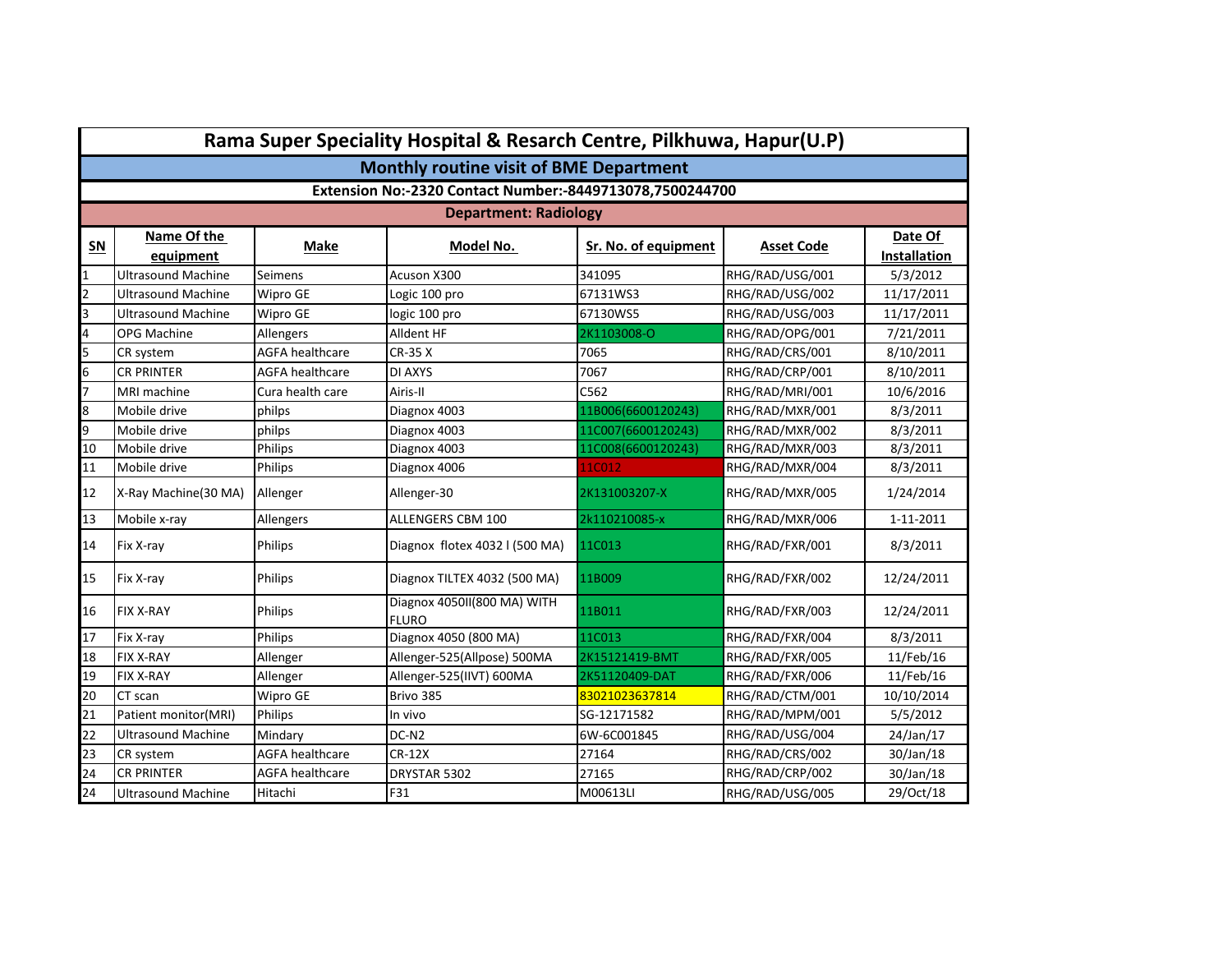|                | Rama Super Speciality Hospital & Resarch Centre, Pilkhuwa, Hapur(U.P) |                         |                          |                         |                   |                             |  |  |  |  |
|----------------|-----------------------------------------------------------------------|-------------------------|--------------------------|-------------------------|-------------------|-----------------------------|--|--|--|--|
|                | <b>Monthly Routine visit of BME Department</b>                        |                         |                          |                         |                   |                             |  |  |  |  |
|                | Extansion No:-2320 Contact Number:-8449713078,7500244700              |                         |                          |                         |                   |                             |  |  |  |  |
|                |                                                                       |                         | <b>Department: NICU</b>  |                         |                   |                             |  |  |  |  |
| SN             | Name Of the<br>equipment                                              | <b>Make</b>             | Model No.                | Sr. No. of<br>equipment | <b>Asset Code</b> | <b>Date Of Installation</b> |  |  |  |  |
| $\mathbf{1}$   | Photo-therapy                                                         | Wipro GE                | lullaby                  | sdw11091904pa           | RHG/NIC/PHT/001   | 7/16/2011                   |  |  |  |  |
| $\overline{2}$ | Photo-therapy                                                         | Wipro GE                | lullaby                  | sdw11091903pa           | RHG/NIC/PHT/002   | 7/16/2011                   |  |  |  |  |
| 3              | Photo-therapy                                                         | Wipro GE                | lullaby                  | sdw11091902pa           | RHG/NIC/PHT/003   | 7/16/2011                   |  |  |  |  |
| 4              | Photo-therapy                                                         | Wipro GE                | lullaby                  | sdw11091916pa           | RHG/NIC/PHT/004   | 7/16/2011                   |  |  |  |  |
| 5              | Baby warmer                                                           | Wipro GE                | lullaby                  | SF811120641PA           | RHG/NIC/BAW/001   | 7/23/2011                   |  |  |  |  |
| 6              | Baby warmer                                                           | Wipro GE                | lullaby                  | SF811120643PA           | RHG/NIC/BAW/002   | 7/23/2011                   |  |  |  |  |
| $\overline{7}$ | Radient heat warmer                                                   | Neocare                 | <b>NA</b>                | 178                     | RHG/NIC/BAW/003   | 10/26/2012                  |  |  |  |  |
| 8              | Radient heat warmer                                                   | Neocare                 | <b>NA</b>                | 179                     | RHG/NIC/BAW/004   | 10/26/2012                  |  |  |  |  |
| 9              | Radient heat warmer                                                   | Neocare                 | <b>NA</b>                | 121                     | RHG/NIC/BAW/005   | 10/26/2012                  |  |  |  |  |
| 11             | Radient heat warmer                                                   | Zeal medical pvt<br>Itd | <b>NA</b>                | RHW5002B/1015/3<br>09   | RHG/NIC/BAW/006   | 10/24/2015                  |  |  |  |  |
| 10             | Radient heat warmer                                                   | Neocare                 | <b>NA</b>                | 177                     | RHG/NIC/BAW/007   | 10/26/2012                  |  |  |  |  |
| 12             | Patient Monitor                                                       | <b>Philips</b>          | VM <sub>8</sub>          | US-94349144             | RHG/NIC/MPM/001   | 23/04/2013                  |  |  |  |  |
| 13             | <b>Patient Monitor</b>                                                | Philips                 | VM8                      | US-94349141             | RHG/NIC/MPM/002   | 23/04/2013                  |  |  |  |  |
| 14             | <b>Patient Monitor</b>                                                | Philips                 | VM <sub>8</sub>          | US-12570467             | RHG/NIC/MPM/003   | 3/25/2013                   |  |  |  |  |
| 15             | Patient Monitor                                                       | <b>Philips</b>          | VM <sub>8</sub>          | US-94349136             | RHG/NIC/MPM/004   | 19/03/2013                  |  |  |  |  |
| 16             | Patient Monitor                                                       | Philips                 | VM <sub>8</sub>          | US-94349137             | RHG/NIC/MPM/005   | 19/03/2013                  |  |  |  |  |
| 17             | Ventilator                                                            | Maquet                  | Servo-I                  | 56089                   | RHG/NIC/VEN/001   | 12/20/2011                  |  |  |  |  |
| 18             | Ventilator                                                            | Maguet                  | Servo-I                  | 56090                   | RHG/NIC/VEN/002   | 12/20/2011                  |  |  |  |  |
| 19             | Ventilator                                                            | Philips                 | $V-200$                  | VS0000764               | RHG/NIC/VEN/003   | 7/26/2011                   |  |  |  |  |
| 20             | Syringe pump                                                          | <b>AKAS</b>             | <b>NA</b>                | V11110029               | RHG/NIC/SYP/001   | <b>NA</b>                   |  |  |  |  |
| 21             | Syringe pump                                                          | Smiths medical          | graseby 2000             | 121100413               | RHG/NIC/SYP/002   | 8/9/2012                    |  |  |  |  |
| 22             | Syringe pump                                                          | Smiths medical          | graseby 2000<br>Periuser | 121100419               | RHG/NIC/SYP/003   | 8/9/2012                    |  |  |  |  |
| 23             | Syringe pump                                                          | <b>B-Braun</b>          | Compact                  | 160085                  | RHG/NIC/SYP/004   | 9/23/2011                   |  |  |  |  |
| 24             | <b>HUMIDIFIER</b>                                                     | <b>MEDION</b>           | ATMOS-T                  | 091215008               | RHG/NIC/HMD/001   | 13/10/2012                  |  |  |  |  |
| 25             | <b>HUMIDIFIER</b>                                                     | <b>MEDION</b>           | ATMOS-T                  | 091215038               | RHG/NIC/HMD/002   | 13/10/2012                  |  |  |  |  |
| 26             | <b>BABY WEIGHING SCALE</b>                                            | <b>GOLDTECH</b>         | <b>GOLDTECH</b>          | <b>NA</b>               | RHG/NIC/WGS/001   | <b>NA</b>                   |  |  |  |  |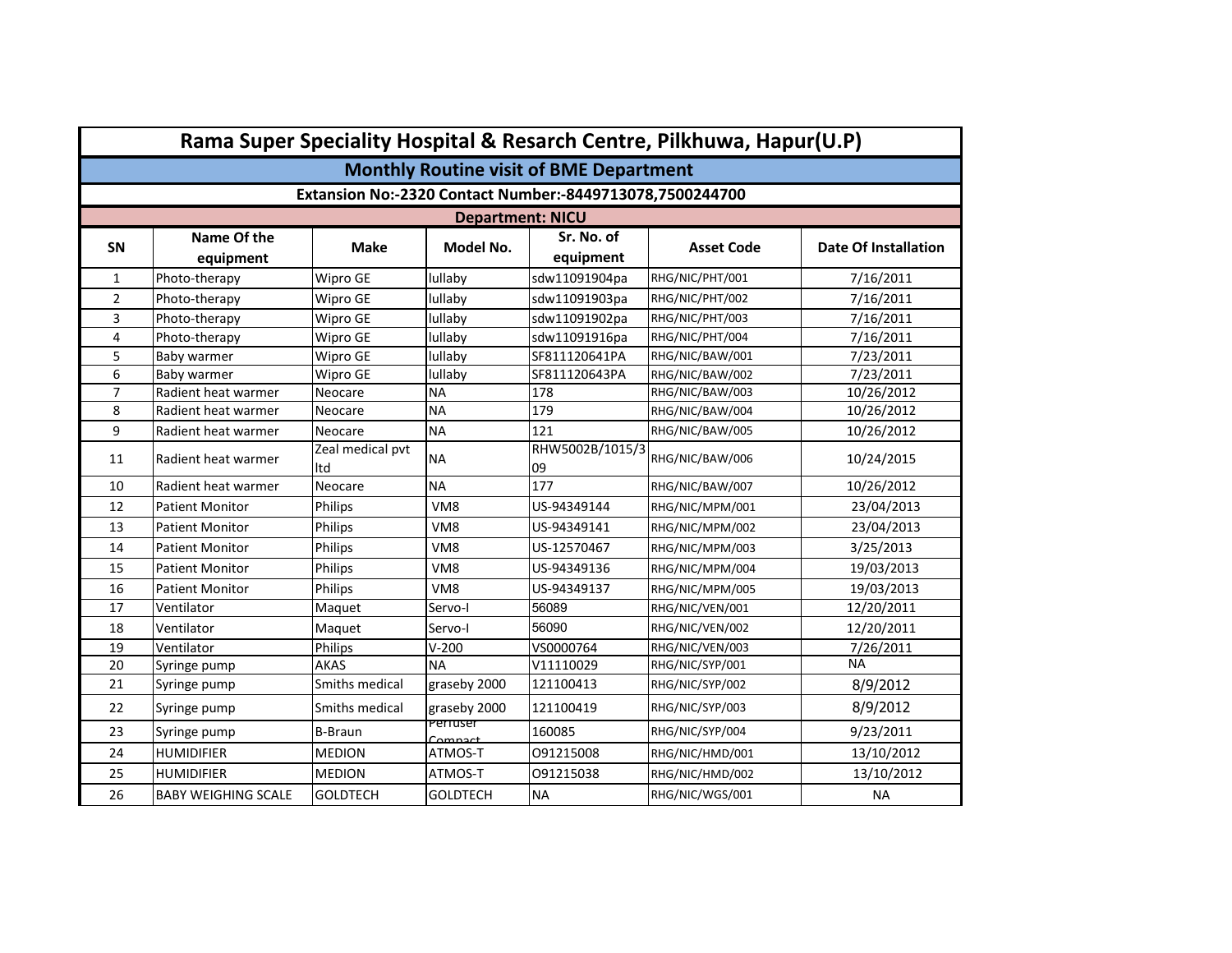|           | <b>Department: NICU</b>  |                                 |               |                         |                   |                      |  |  |  |  |
|-----------|--------------------------|---------------------------------|---------------|-------------------------|-------------------|----------------------|--|--|--|--|
| <b>SN</b> | Name Of the<br>equipment | <b>Make</b>                     | Model No.     | Sr. No. of<br>equipment | <b>Asset Code</b> | Date Of Installation |  |  |  |  |
| 27        | Syringe Pump             | Plenum tech                     | Crest         | 4332                    |                   | 6/25/2018            |  |  |  |  |
| 28        | <b>Syringe Pump</b>      | Plenum tech                     | Crest         | 4331                    |                   | 6/26/2018            |  |  |  |  |
| 29        | <b>Syringe Pump</b>      | Plenum tech                     | Crest         | 4338                    |                   | 6/27/2018            |  |  |  |  |
| 30        | <b>Bubble C-PAP</b>      | Fisher & Paykel                 | MR-850        | 170913334978            |                   | 3/12/2018            |  |  |  |  |
|           |                          |                                 |               |                         |                   |                      |  |  |  |  |
|           | <b>Department: PICU</b>  |                                 |               |                         |                   |                      |  |  |  |  |
| $SN$      | Name Of the<br>equipment | Make                            | Model No.     | Sr. No. of<br>equipment | <b>Asset Code</b> | Date Of Installation |  |  |  |  |
| 1         | <b>Patient Monitor</b>   | Unicare                         | $F-8/S$       | 510U9891435             | RHG/PIC/MPM/001   | <b>NA</b>            |  |  |  |  |
| 2         | <b>Patient Monitor</b>   | Unicare                         | $F-8/S$       | 510U9722731             | RHG/PIC/MPM/002   | <b>NA</b>            |  |  |  |  |
| 3         | <b>Patient Monitor</b>   | Unicare                         | $F-8/S$       | 510U9868710             | RHG/PIC/MPM/003   | 3/26/2011            |  |  |  |  |
| 4         | Ventilator               | Maquet                          | Servo-I       | 20042                   | RHG/PIC/VEN/001   | 6/24/2012            |  |  |  |  |
| 5         | Ventilator               | Philips                         | V200          | VS0000755               | RHG/PIC/VEN/002   | 26/07/2011           |  |  |  |  |
| 6         | Infusion Pump            | Akas                            | Akas infu 306 | K08111150               | RHG/PIC/INP/001   | <b>NA</b>            |  |  |  |  |
| 7         | Syringe pump             | <b>Beyond Medical</b><br>Device | BYZ-810       | BY-15810060037          | RHG/PIC/SYP/001   | 11/25/2015           |  |  |  |  |
| 8         | Syringe pump             | <b>Bevond Medical</b><br>Device | BYZ-810       | BY-15810060010          | RHG/PIC/SYP/002   | 11/25/2015           |  |  |  |  |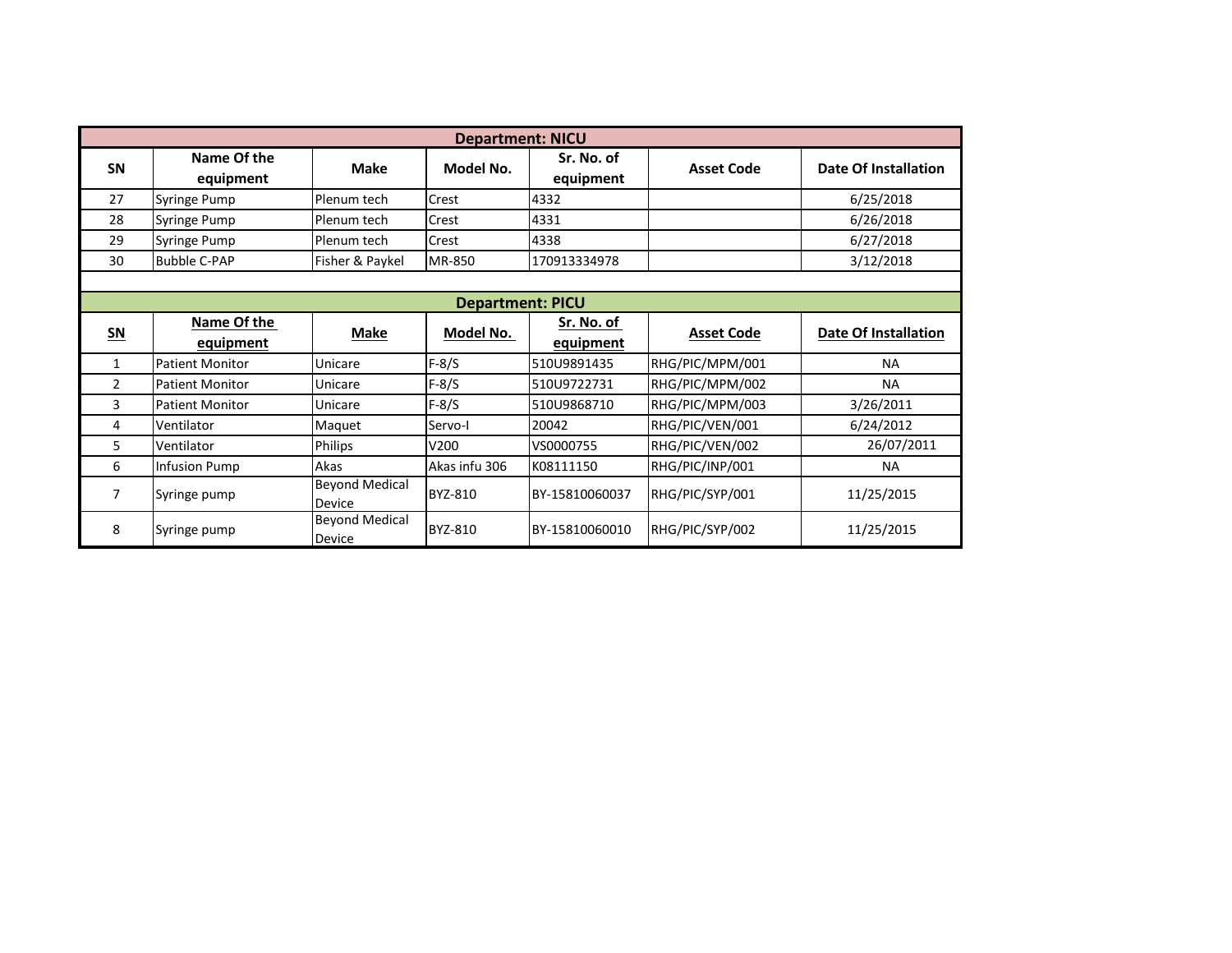|                | Rama Super Speciality Hospital & Resarch Centre, Pilkhuwa, Hapur(U.P) |                    |                                    |              |                   |              |  |  |  |
|----------------|-----------------------------------------------------------------------|--------------------|------------------------------------|--------------|-------------------|--------------|--|--|--|
|                | <b>Monthly Routine visit of BME Department</b>                        |                    |                                    |              |                   |              |  |  |  |
|                | Extansion No:-2320 Contact Number:-8449713078,7500244700              |                    |                                    |              |                   |              |  |  |  |
|                |                                                                       |                    | <b>Department: Cardiology ICCU</b> |              |                   |              |  |  |  |
| $SN$           | Name Of the                                                           | <b>Make</b>        | Model No.                          | Sr. No. of   | <b>Asset Code</b> | Date Of      |  |  |  |
|                | equipment                                                             |                    |                                    | equipment    |                   | Installation |  |  |  |
| $\mathbf{1}$   | <b>Central Monitoring</b><br>systyem                                  | Philips            | info cntr Local DB<br>Rel L.0      | 5104A23989   | RHG/CCU/CMS/001   | 08/06/12     |  |  |  |
| $\overline{2}$ | <b>Patient Monitor</b>                                                | Philips            | <b>MP-20</b>                       | DE-72858229  | RHG/CCU/MPM/001   | 9/17/2011    |  |  |  |
| 3              | <b>Patient Monitor</b>                                                | Philips            | <b>MP-20</b>                       | DE-72858277  | RHG/CCU/MPM/002   | 9/17/2011    |  |  |  |
| 4              | <b>Patient Monitor</b>                                                | Philips            | <b>MP-20</b>                       | DE-72858242  | RHG/CCU/MPM/003   | 9/17/2011    |  |  |  |
| 5              | <b>Patient Monitor</b>                                                | Philips            | MP-20                              | DE-72858237  | RHG/CCU/MPM/004   | 23-04-2013   |  |  |  |
| 6              | <b>Patient Monitor</b>                                                | <b>Philips</b>     | MP-20                              | DE-72858252  | RHG/CCU/MPM/005   |              |  |  |  |
| 7              | <b>Patient Monitor</b>                                                | Philips            | <b>MP-20</b>                       | DE-72858232  | RHG/CCU/MPM/006   | 23-04-2013   |  |  |  |
| 8              | <b>Patient Monitor</b>                                                | Philips            | MP-20                              | DE-72858231  | RHG/CCU/MPM/007   |              |  |  |  |
| 9              | <b>Patient Monitor</b>                                                | Philips            | <b>MP-20</b>                       | DE-72858251  | RHG/CCU/MPM/008   |              |  |  |  |
| 10             | Syringe pump                                                          | Smiths medical     | Graseby 2000                       | 121100494    | RHG/CCU/SYP/001   | 8/9/2012     |  |  |  |
| 11             | Syringe pump                                                          | Smiths medical     | Graseby 2000                       | 121100318    | RHG/CCU/SYP/002   | 8/9/2012     |  |  |  |
| 12             | Syringe pump                                                          | Smiths medical     | Graseby 2000                       | 121100562    | RHG/CCU/SYP/003   | 8/9/2012     |  |  |  |
| 13             | Syringe pump                                                          | Smiths medical     | Graseby 2000                       | 121100384    | RHG/CCU/SYP/004   | 8/9/2012     |  |  |  |
| 14             | Syringe pump                                                          | Smiths medical     | Graseby 2000                       | 121100365    | RHG/CCU/SYP/005   | 8/9/2012     |  |  |  |
| 15             | Syringe pump                                                          | Smiths medical     | Graseby 2000                       | 121100380    | RHG/CCU/SYP/006   | 8/9/2012     |  |  |  |
| 16             | Syringe pump                                                          | Smiths medical     | Graseby 2000                       | 121100342    | RHG/CCU/SYP/007   | 8/9/2012     |  |  |  |
| 17             | <b>Bipap vision</b>                                                   | <b>RESPIRONICS</b> | 582080                             | 142262       | RHG/CCU/VEN/001   | 6/16/2012    |  |  |  |
| 18             | Ventilator                                                            | Maquet             | Servo-s                            | 20041        | RHG/CCU/VEN/002   | 6/24/2012    |  |  |  |
| 19             | Defibrillator                                                         | Philips            | heartstart XL+                     | US91202439   | RHG/CCU/DFB/001   | 8/18/2011    |  |  |  |
| 20             | <b>ECG</b> machine                                                    | Philips            | Page Writer TC-30                  | US31102652   | RHG/CCU/ECG/001   | 4/30/2011    |  |  |  |
| 21             | AIR BED PUMP                                                          | APEX               | <b>APEX 2000</b>                   | KSP100901176 | RHG/CCU/AMT/001   | <b>NF</b>    |  |  |  |
| 22             | AIR BED PUMP                                                          | <b>APEX</b>        | <b>APEX 2000</b>                   | KSP100901231 | RHG/CCU/AMT/002   | NF           |  |  |  |
| 23             | AIR BED PUMP                                                          | <b>APEX</b>        | <b>APEX 2000</b>                   | KSP100901229 | RHG/CCU/AMT/003   | <b>NF</b>    |  |  |  |
|                |                                                                       |                    |                                    |              |                   |              |  |  |  |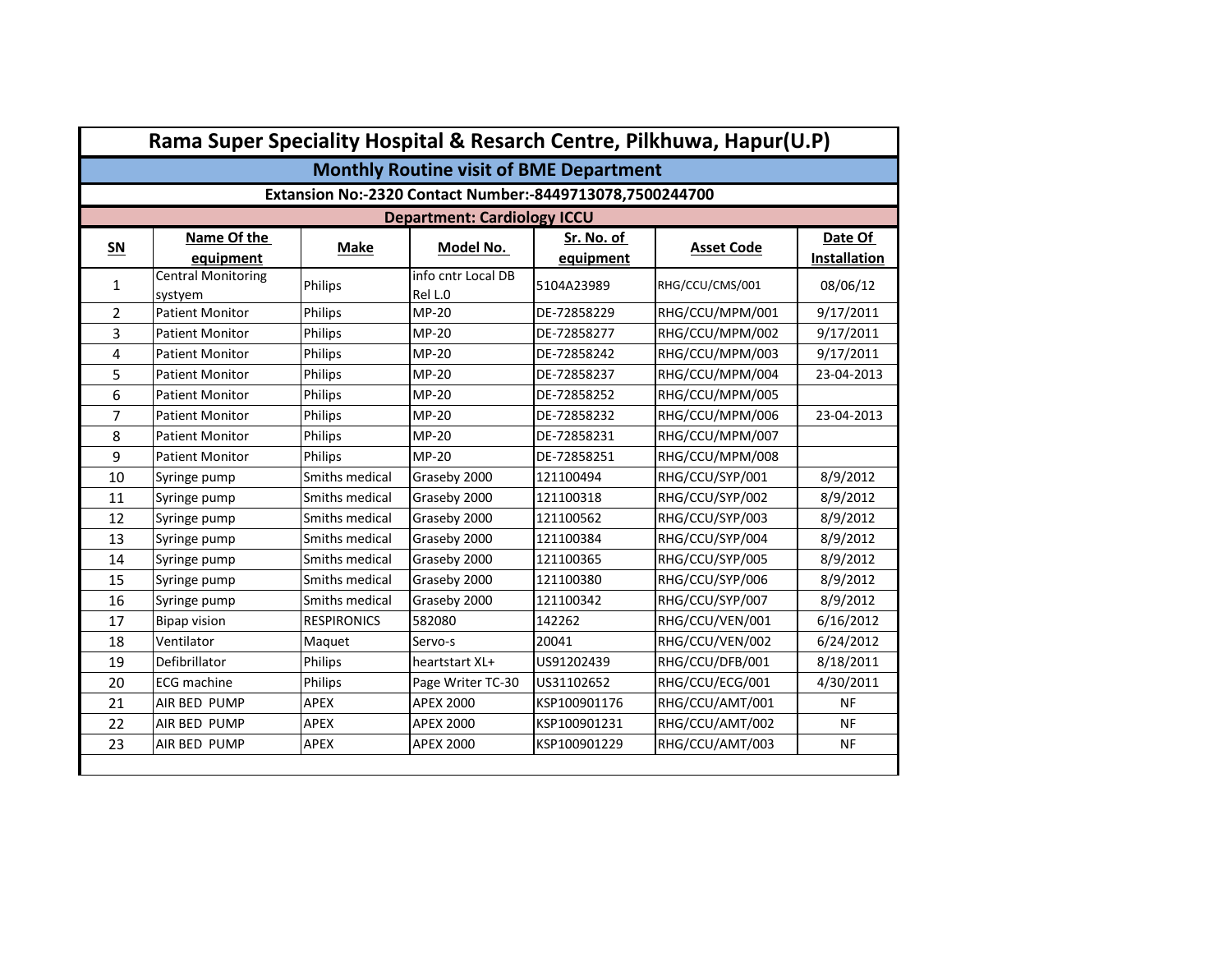|                | <b>Department-CTVS</b>   |                                 |                   |                         |                   |                                |  |  |  |  |
|----------------|--------------------------|---------------------------------|-------------------|-------------------------|-------------------|--------------------------------|--|--|--|--|
| $SN$           | Name Of the<br>equipment | Make                            | Model No.         | Sr. No. of<br>equipment | <b>Asset Code</b> | Date Of<br><b>Installation</b> |  |  |  |  |
| 1              | <b>ABG ANALYSER</b>      | <b>ROCHE</b>                    | COBAS B 121       | 10366                   | RHG/CTV/AZR/001   | 4/24/2013                      |  |  |  |  |
| $\overline{2}$ | <b>Equator System</b>    | Hansraj Nayyar<br>Medical India | EQ-5000           | S102B01422              | RHG/CTV/PWS/001   | 5/10/2012                      |  |  |  |  |
| 3              | <b>Bipap vision</b>      | <b>RESPIRONICS</b>              | 582080            | 142263                  | RHG/CTV/VEN/001   | 6/16/2012                      |  |  |  |  |
| 4              | Ventilator               | Maquet                          | Servo-s           | 28576                   | RHG/CTV/VEN/002   | 11/1/2013                      |  |  |  |  |
| 5.             | Defibrillator            | Philips                         | heartstart XL+    | US91202439              | RHG/CCU/DFB/001   | 8/18/2011                      |  |  |  |  |
| 6              | <b>ECG</b> machine       | Philips                         | Page Writer TC-30 | US31102652              | RHG/CCU/ECG/001   | 4/30/2011                      |  |  |  |  |
| 7              | <b>Patient Monitor</b>   | Philips                         | MP-60             | DE-22704713             | RHG/CTV/MPM/003   | 9/17/2011                      |  |  |  |  |
| 8              | <b>Patient Monitor</b>   | Philips                         | MP-60             | DE-22704717             | RHG/CTV/MPM/004   |                                |  |  |  |  |
|                | <b>Patient Monitor</b>   | Philips                         | MP-60             | DE22704708              | RHG/CTV/MPM/005   |                                |  |  |  |  |
| 9              | Syringe pump             | Smiths medical                  | Graseby 2000      | 121100455               | RHG/CTV/SYP/001   | 8/9/2012                       |  |  |  |  |
| 10             | Syringe pump             | Smiths medical                  | Graseby 2000      | 121100463               | RHG/CTV/SYP/002   | 8/9/2012                       |  |  |  |  |
| 19             | AIR BED PUMP             | <b>APEX</b>                     | <b>APEX 2000</b>  | KSP100901175            | RHG/CTV/AMT/001   | <b>NF</b>                      |  |  |  |  |
| 20             | <b>AIR BED PUMP</b>      | <b>APEX</b>                     | <b>APEX 2000</b>  | KSP100901230            | RHG/CTV/AMT/002   | <b>NF</b>                      |  |  |  |  |
| 21             | AIR BED PUMP             | <b>APEX</b>                     | <b>APEX 2000</b>  | KSP100901030            | RHG/CTV/AMT/003   | <b>NF</b>                      |  |  |  |  |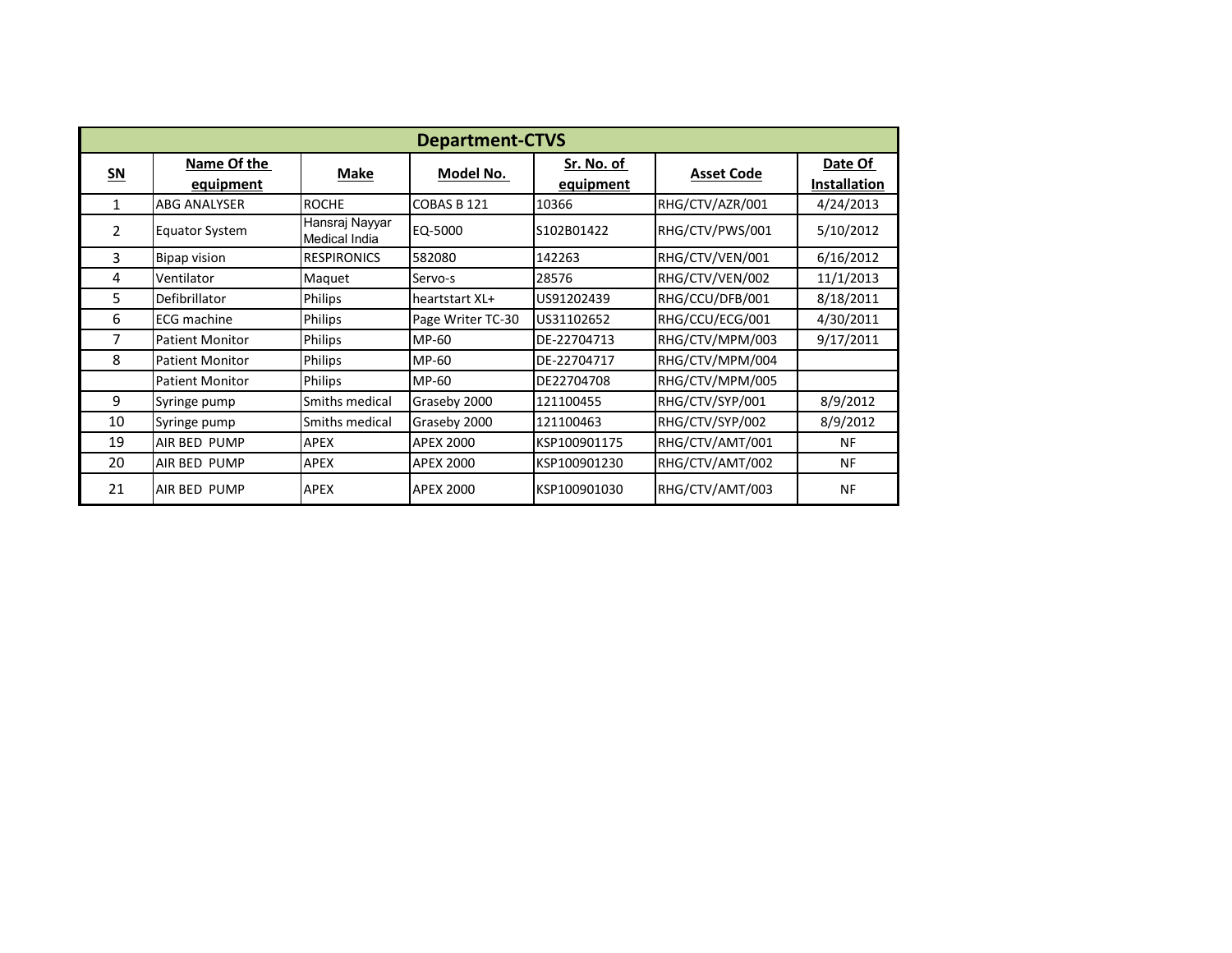|                |                                                |                       |                                                          |                                        | Rama Super Speciality Hospital & Resarch Centre, Pilkhuwa, Hapur(U.P) |                             |  |  |  |  |
|----------------|------------------------------------------------|-----------------------|----------------------------------------------------------|----------------------------------------|-----------------------------------------------------------------------|-----------------------------|--|--|--|--|
|                | <b>Monthly Routine visit of BME Department</b> |                       |                                                          |                                        |                                                                       |                             |  |  |  |  |
|                |                                                |                       | Extension No:-2320 Contact Number:-8449713078,7500244700 |                                        |                                                                       |                             |  |  |  |  |
|                |                                                |                       |                                                          | <b>Department-CATH LAB</b>             |                                                                       |                             |  |  |  |  |
| $SN$           | Name Of the<br>equipment                       | <b>Make</b>           | Model No.                                                | Sr. No. of<br>equipment                | <b>Asset Code</b>                                                     | Date Of Installation        |  |  |  |  |
| 1              | Fix Cath Lab                                   | Allenger              | ALTIMA-F-100                                             | 2k1310100021-CA                        | RHG/CAT/CAL/001                                                       | 11/1/2013                   |  |  |  |  |
| 2              | Defibrillator                                  | <b>PHILIPS</b>        | 861290(heartstart XL+)                                   | US11201148                             | RHG/CAT/DFB/001                                                       | 7/24/2012                   |  |  |  |  |
| 3              | <b>Patient Monitor</b>                         | Philips               | $MP-40$                                                  | DE-82022777                            | RHG/CAT/MPM/001                                                       | 12/3/2011                   |  |  |  |  |
| 4              | Syringe pump                                   | Smiths medical        | Graseby 2000                                             | 121100272                              | RHG/CAT/SYP/001                                                       | 8/9/2012                    |  |  |  |  |
| 5              | Syringe pump                                   | Smiths medical        | Graseby 2000                                             | 121100357                              | RHG/CAT/SYP/002                                                       | 8/9/2012                    |  |  |  |  |
| 6              | IABP(Datascope)                                | <b>MAQUET</b>         | 98 XT                                                    | S806892-B3                             | RHG/CAT/IAB/001                                                       | 1/8/2014                    |  |  |  |  |
|                |                                                |                       |                                                          |                                        |                                                                       |                             |  |  |  |  |
|                |                                                |                       |                                                          | <b>Department-NIC lab (cardiology)</b> |                                                                       |                             |  |  |  |  |
| $SN$           | Name Of the                                    | <b>Make</b>           | Model No.                                                | Sr. No. of                             | <b>Asset Code</b>                                                     | <b>Date Of Installation</b> |  |  |  |  |
|                | equipment                                      |                       |                                                          | equipment                              |                                                                       |                             |  |  |  |  |
| 1              | <b>TMT</b> machine                             | Allengers             | Gemini-a-dx                                              | 2k110421004-D                          | RHG/NIC/TMT/001                                                       | 6/5/2012                    |  |  |  |  |
| $\overline{2}$ | <b>ECG</b> machine                             | Philips               | Pagewriter TC-30                                         | US31102651                             | RHG/NIC/ECG/001                                                       | 30/04/2011                  |  |  |  |  |
| 3              | ECHO (Ultrasound)<br>machine                   | <b>GE</b> healthcare  | Vivid-S5                                                 | (SR.NO.5120)/<br>ID(83038000110413)    | RHG/NIC/USG/001                                                       | 11/13/2013                  |  |  |  |  |
| 4              | Defibrillator                                  | Philips               | <b>Heartstart XL</b>                                     | US00595862                             | RHG/NIC/DFB/001                                                       | 3/1/2012                    |  |  |  |  |
| 5              | Syringe pump                                   | <b>Smiths Medical</b> | Graseby 2000                                             | 121100373                              | RHG/NIC/SYP/001                                                       | 8/9/2012                    |  |  |  |  |
| 6              | <b>ECG holter</b>                              | <b>RMS</b>            | holter-1                                                 | <b>NA</b>                              | RHG/NIC/HOL/001                                                       | 12/12/2012                  |  |  |  |  |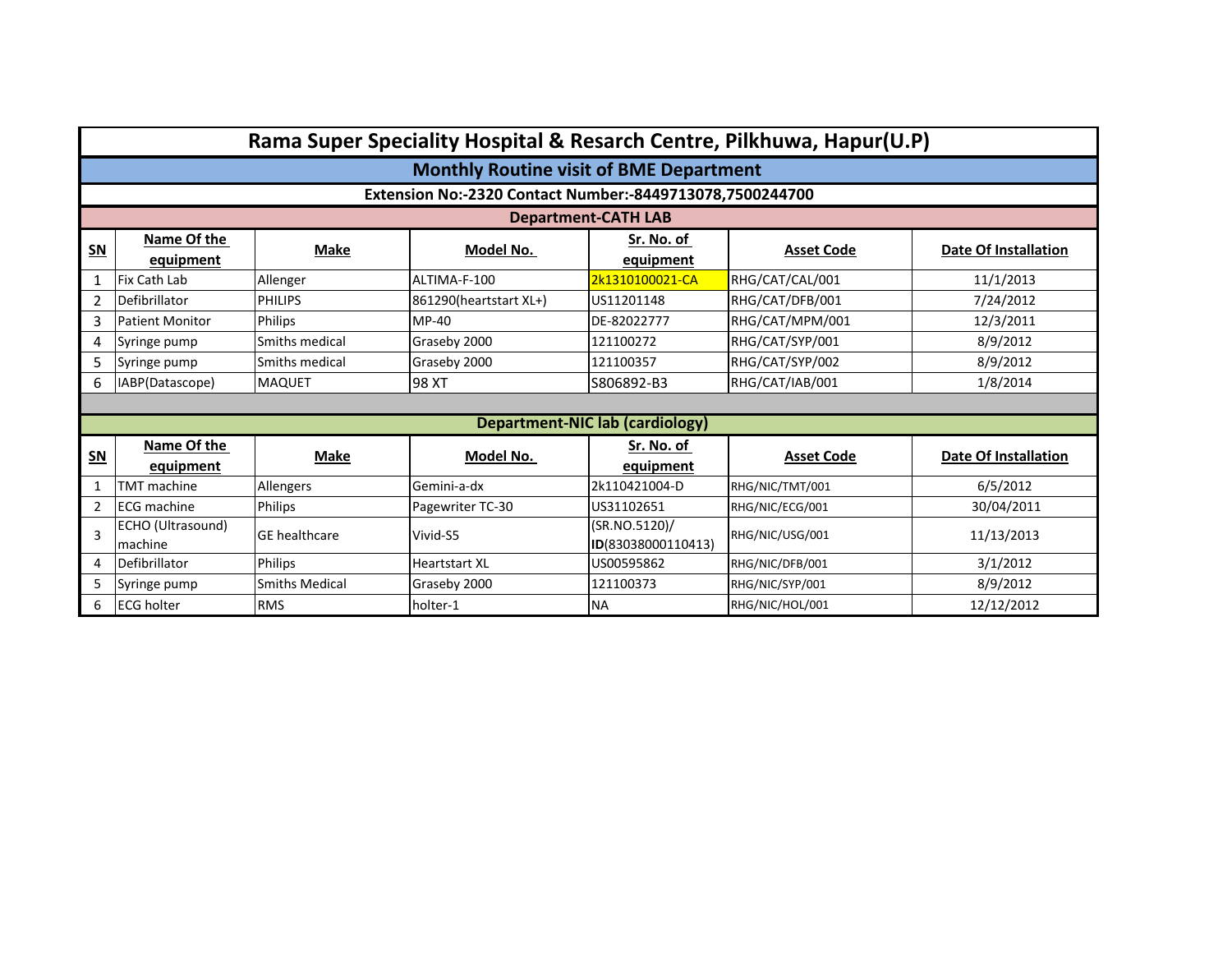|                | Rama Super Speciality Hospital & Resarch Centre, Pilkhuwa, Hapur(U.P) |                              |                             |                      |                   |                                |  |  |  |  |
|----------------|-----------------------------------------------------------------------|------------------------------|-----------------------------|----------------------|-------------------|--------------------------------|--|--|--|--|
|                | <b>Monthly Routine visit of BME Department</b>                        |                              |                             |                      |                   |                                |  |  |  |  |
|                | Extension No:-2320 Contact Number:-8449713078,7500244700              |                              |                             |                      |                   |                                |  |  |  |  |
|                | <b>Department: MICU</b>                                               |                              |                             |                      |                   |                                |  |  |  |  |
| $SN$           | Name Of the equipment                                                 | <b>Make</b>                  | Model No.                   | Sr. No. of equipment | <b>Asset Code</b> | Date Of<br><b>Installation</b> |  |  |  |  |
| 1              | Central Monitoring systyem                                            | Philips                      | info cntr Local DB Rel L.0  | NF7XHMAB400892P      | RHG/MIC/CMS/001   | 30/04/14                       |  |  |  |  |
| $\overline{2}$ | <b>Patient Monitor</b>                                                | Philips                      | <b>MP20</b>                 | DE-72858287          | RHG/MIC/MPM/001   | 9/17/2011                      |  |  |  |  |
| 3              | <b>Patient Monitor</b>                                                | Philips                      | <b>MP20</b>                 | DE-72858294          | RHG/MIC/MPM/002   | 9/17/2011                      |  |  |  |  |
| 4              | <b>Patient Monitor</b>                                                | Philips                      | <b>MP20</b>                 | DE-72858292          | RHG/MIC/MPM/003   | 9/17/2011                      |  |  |  |  |
| 5              | <b>Patient Monitor</b>                                                | Philips                      | <b>MP20</b>                 | DE-72858259          | RHG/MIC/MPM/004   | 9/17/2011                      |  |  |  |  |
| 6              | <b>Patient Monitor</b>                                                | Philips                      | <b>MP20</b>                 | DE-72858238          | RHG/MIC/MPM/005   | 9/17/2011                      |  |  |  |  |
| $\overline{7}$ | <b>Patient Monitor</b>                                                | Philips                      | <b>MP20</b>                 | DE-72858256          | RHG/MIC/MPM/006   | 9/17/2011                      |  |  |  |  |
| 8              | <b>Patient Monitor</b>                                                | Philips                      | <b>MP20</b>                 | DE-72858225          | RHG/MIC/MPM/007   | 9/17/2011                      |  |  |  |  |
| 9              | <b>Patient Monitor</b>                                                | Philips                      | <b>MP20</b>                 | DE-72858244          | RHG/MIC/MPM/008   | 9/17/2011                      |  |  |  |  |
| 10             | <b>Patient Monitor</b>                                                | Philips                      | <b>MP20</b>                 | DE-72858250          | RHG/MIC/MPM/009   | 9/17/2011                      |  |  |  |  |
| 11             | <b>Patient Monitor</b>                                                | Philips                      | <b>MP20</b>                 | DE-72858262          | RHG/MIC/MPM/010   | 9/17/2011                      |  |  |  |  |
| 12             | <b>Patient Monitor</b>                                                | Philips                      | MP20                        | DE-72858270          | RHG/MIC/MPM/011   | 9/17/2011                      |  |  |  |  |
| 13             | Defibrillator                                                         | Philips                      | <b>Heart Start MRX</b>      | US00547952           | RHG/MIC/DFB/001   | 3/25/2011                      |  |  |  |  |
| 14             | Syringe pump                                                          | Smith Medical                | Graseby 2000                | 121100393            | RHG/MIC/SYP/001   | 8/9/2012                       |  |  |  |  |
| 15             | Syringe pump                                                          | <b>B</b> braun               | PERFUSER COMPACT            | 1600113              | RHG/MIC/SYP/002   | 9/23/2011                      |  |  |  |  |
| 16             | Syringe pump                                                          | <b>Smith Medical</b>         | Graseby 2000                | 121100424            | RHG/MIC/SYP/003   | 8/9/2012                       |  |  |  |  |
| 17             | Syringe pump                                                          | Smith Medical                | Graseby 2000                | 121100377            | RHG/MIC/SYP/004   | 8/9/2012                       |  |  |  |  |
| 18             | Syringe pump                                                          | <b>Beyond Medical Device</b> | BYZ-810                     | BY-15810060039       | RHG/MIC/SYP/005   | 11/25/2015                     |  |  |  |  |
| 19             | Syringe pump                                                          | <b>Beyond Medical Device</b> | BYZ-810                     | BY-15810050157       | RHG/MIC/SYP/006   | 11/25/2015                     |  |  |  |  |
| 20             | Ventilator                                                            | Wipro GE                     | l-vent-201                  | iv33418              | RHG/MIC/VEN/001   | 6/16/2012                      |  |  |  |  |
| 21             | Ventilator                                                            | Maquet                       | Servo-S                     | 28575                | RHG/MIC/VEN/002   | 11/1/2013                      |  |  |  |  |
| 22             | Ventilator                                                            | Maquet                       | Servo-S                     | 20044                | RHG/MIC/VEN/003   | 6/24/2012                      |  |  |  |  |
| 23             | Ventilator                                                            | Maquet                       | Servo-S                     | 20043                | RHG/MIC/VEN/004   | 6/24/2012                      |  |  |  |  |
| 24             | Ventilator                                                            | Wipro GE                     | <b>Engstrom Carestation</b> | CBCQ00289            | RHG/MIC/VEN/005   | 9/17/2011                      |  |  |  |  |
| 25             | Ventilator                                                            | Wipro GE                     | <b>Engstrom Carestation</b> | CBCQ00442            | RHG/MIC/VEN/006   | 9/17/2011                      |  |  |  |  |
| 26             | <b>ECG</b> machine                                                    | Dyusmed                      | CS-200                      | 92130808027C         | RHG/MIC/ECG/001   | 4/15/2014                      |  |  |  |  |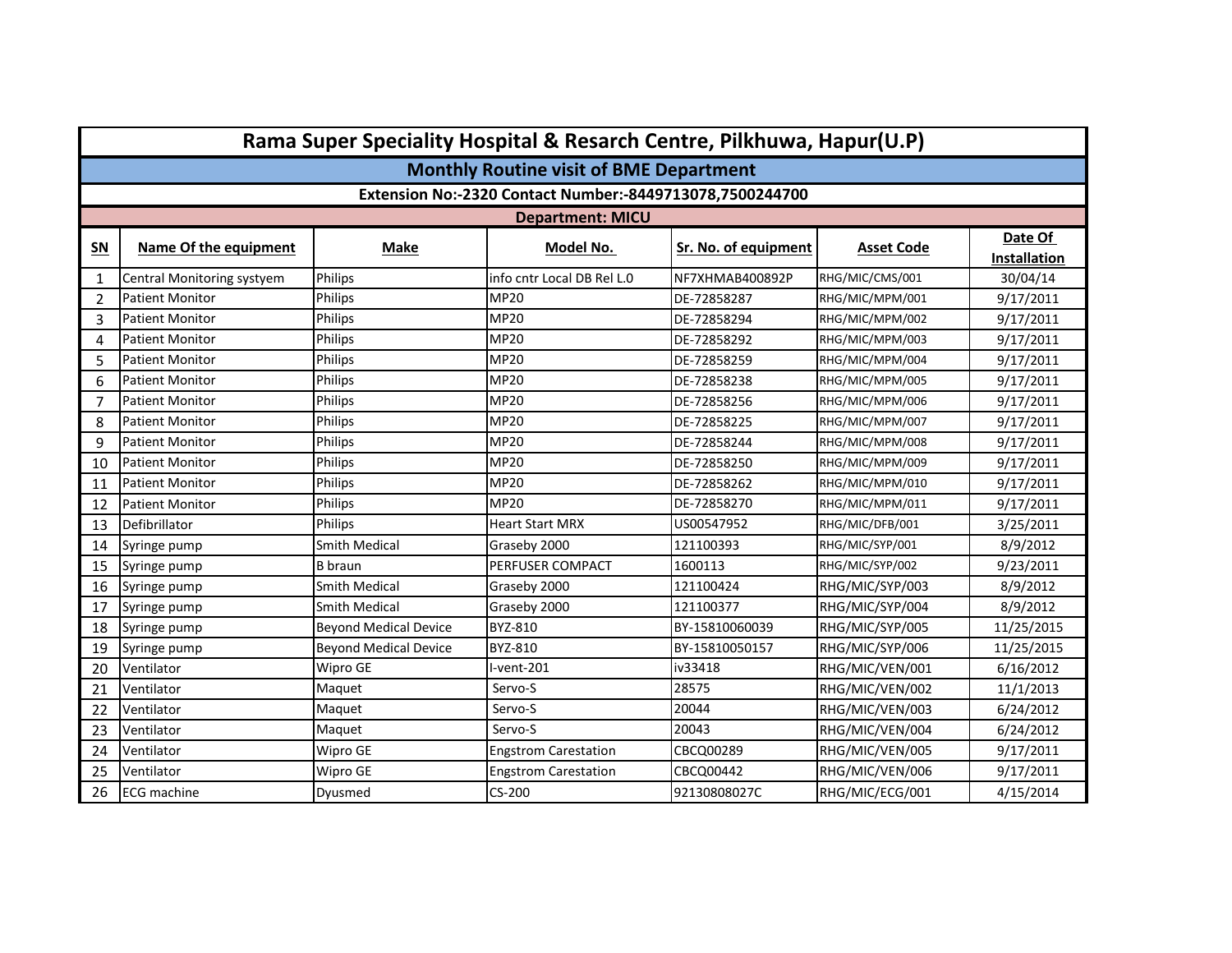| Department: MICU |                       |                    |           |                      |                   |                     |  |  |
|------------------|-----------------------|--------------------|-----------|----------------------|-------------------|---------------------|--|--|
| <u>SN</u>        | Name Of the equipment | <b>Make</b>        | Model No. | Sr. No. of equipment | <b>Asset Code</b> | Date Of             |  |  |
|                  |                       |                    |           |                      |                   | <b>Installation</b> |  |  |
| 27               | Syringe pump          | l Plenum Tech      | Crest     | 4333                 | RHG/MIC/SYP/007   | 6/25/2018           |  |  |
| 28               | Syringe pump          | IPlenum Tech       | Crest     | 4334                 | RHG/MIC/SYP/008   | 6/25/2018           |  |  |
| 29               | Syringe pump          | <b>Plenum Tech</b> | Crest     | 4323                 | RHG/MIC/SYP/009   | 6/25/2018           |  |  |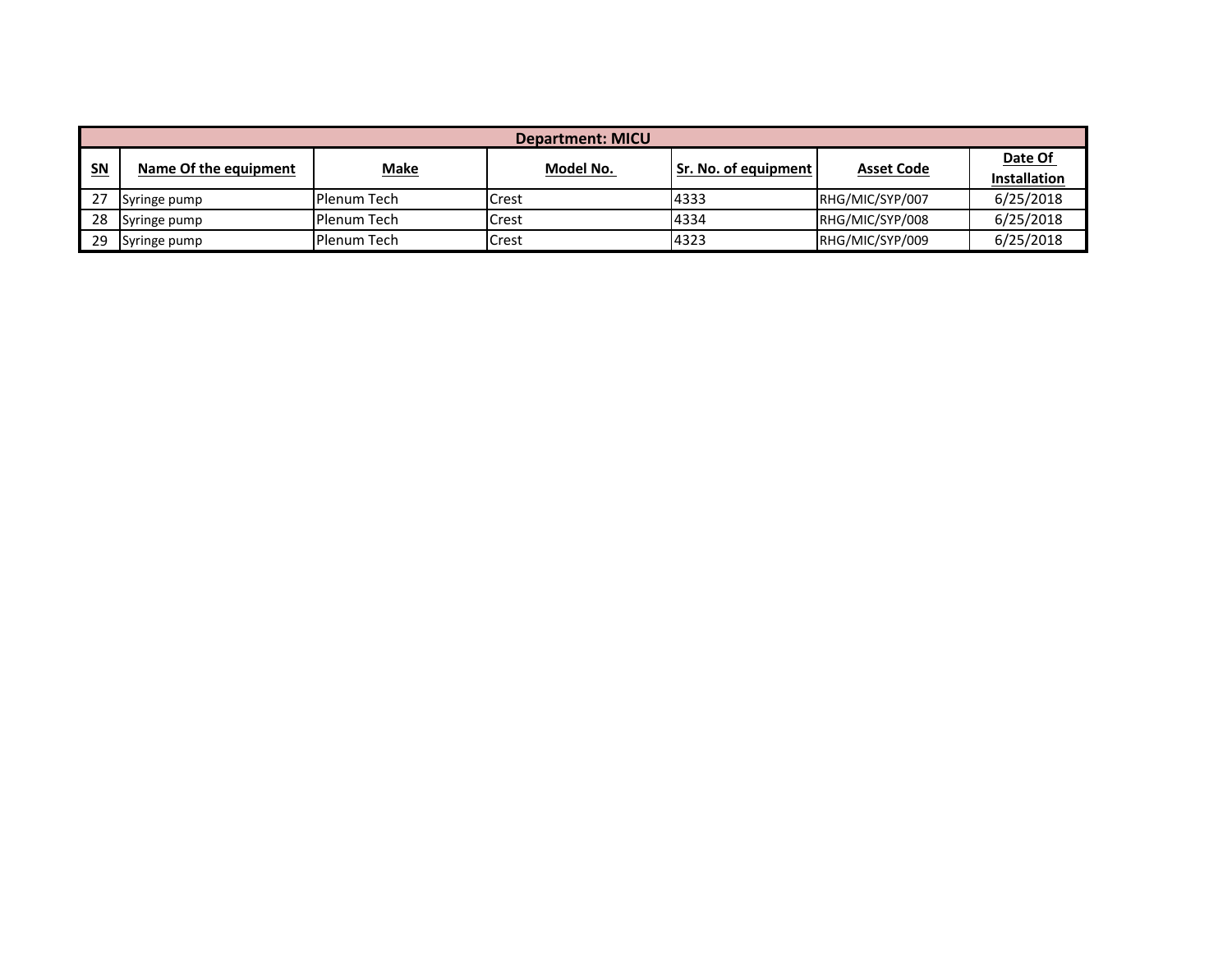|                         | Rama Super Speciality Hospital & Resarch Centre, Pilkhuwa, Hapur(U.P) |                         |                               |                     |                   |                             |  |  |  |
|-------------------------|-----------------------------------------------------------------------|-------------------------|-------------------------------|---------------------|-------------------|-----------------------------|--|--|--|
|                         | <b>Monthly Routine visit of BME Department</b>                        |                         |                               |                     |                   |                             |  |  |  |
|                         | Extension No:-2320 Contact Number:-8449713078,                        |                         |                               |                     |                   |                             |  |  |  |
|                         |                                                                       |                         | <b>Department: Blood Bank</b> |                     |                   |                             |  |  |  |
| SN                      | Name Of the equipment                                                 | <b>Make</b>             | Model No.                     | <b>Equipment SN</b> | <b>Asset Code</b> | <b>Date Of Installation</b> |  |  |  |
| $\mathbf{1}$            | Blood bag refrigerator                                                | <b>Bioline</b>          | i-therm                       | 167                 | RHG/BBD/BBR/001   | 11/7/2011                   |  |  |  |
| 2                       | Blood bag refrigerator                                                | <b>Bioline</b>          | <b>NA</b>                     | 4005                | RHG/BBD/BBR/002   | 11/7/2011                   |  |  |  |
| 3                       | <b>BLOOD STORAGE CABINET</b>                                          | Remi                    | <b>BR 240</b>                 | <b>BDI 3162</b>     | RHG/BBD/BBR/003   | 12/26/2013                  |  |  |  |
| $\overline{\mathbf{4}}$ | Blood bag tube sealer                                                 | <b>Bioline</b>          | bbs-2010                      | 350                 | RHG/BBD/TBS/001   | 11/7/2011                   |  |  |  |
| 5                       | Blood bag tube sealer                                                 | <b>Bioline</b>          | bbs-2012                      | 349                 | RHG/BBD/TBS/002   | 11/7/2011                   |  |  |  |
| 6                       | <b>TUBE SEALER</b>                                                    | <b>TESONIC</b>          | <b>TTS-03</b>                 | 4880                | RHG/BBD/TBS/003   | 10/15/2018                  |  |  |  |
| 7                       | <b>Blood collection monitor</b>                                       | <b>Bioline</b>          | bbm-2011                      | 294                 | RHG/BBD/BCM/001   | 11/5/2011                   |  |  |  |
| 8                       | <b>Blood collection monitor</b>                                       | <b>Bioline</b>          | bbm-2011                      | 293                 | RHG/BBD/BCM/002   | 11/5/2011                   |  |  |  |
| 9                       | <b>Blood collection monitor</b>                                       | Fenwal                  | <b>CMX323</b>                 | 4858                | RHG/BBD/BCM/003   | 12/26/2013                  |  |  |  |
| 10                      | Donar couch motorized                                                 | Labline                 | DX                            | 2690                | RHG/BBD/DCH/001   | <b>NA</b>                   |  |  |  |
| 11                      | Donar couch motorized                                                 | Labline                 | <b>DX</b>                     | 2689                | RHG/BBD/DCH/002   | <b>NA</b>                   |  |  |  |
| 12                      | Laboratory centrifuge                                                 | Remi                    | $R-8C$                        | IELC-9386           | RHG/BBD/CEN/001   | 11/7/2011                   |  |  |  |
| 13                      | Refrigerator centrifuge                                               | Remi                    | KBM 70 plus                   | <b>VCDF-4480</b>    | RHG/BBD/RFC/001   | 11/7/2011                   |  |  |  |
| 14                      | <b>Blood Cell Separator</b><br>(Heamonatics mcs+)                     | Heamonatics uk.ltd      | $MCS+$                        | 99A070              | RHG/BBD/BCS/001   | 11/7/2011                   |  |  |  |
| 15                      | Platelet agitator                                                     | <b>GB ENTERPRISES</b>   | 5L2014                        | 5L2014              | RHG/BBD/PLA/002   | 1/17/2015                   |  |  |  |
| 16                      | Deep freezer (-40 degree)                                             | <b>GB ENTERPRISES</b>   | <b>DF40G</b>                  | 17LA2015            | RHG/BBD/DFZ/001   | 1/17/2015                   |  |  |  |
| 17                      | Laminar air flow                                                      | Reseholar equipments    | 523                           | <b>NA</b>           | RHG/BBD/LAF/001   | 11/7/2011                   |  |  |  |
| 18                      | Ultra low freezer(-80 degree)                                         | Remi                    | pd-165(D)                     | <b>BDI-1843</b>     | RHG/BBD/ULF/001   | 11/7/2011                   |  |  |  |
| 19                      | Incubator universal                                                   | Narang scientific works | <b>NSW-151</b>                | 1511210507          | RHG/BBD/INC/001   | 11/7/2011                   |  |  |  |
| 20                      | Bacteriological incubator                                             | <b>NA</b>               | <b>NA</b>                     | <b>NA</b>           | RHG/BBD/INC/002   | NA                          |  |  |  |
| 21                      | <b>MICROSCOPE</b>                                                     | LABOMED                 | <b>VISION 2000</b>            | 110841031           | RHG/BBD/MIS/001   | NA                          |  |  |  |
| 22                      | Microplate Reader                                                     | Alere                   | AM-2100                       | 451309109FSE        | RHG/BBD/RED/001   | ΝA                          |  |  |  |
| 23                      | Microplate Washer                                                     | Alere                   | AM-2600                       | 461303012BE         | RHG/BBD/WAS/001   | <b>NA</b>                   |  |  |  |
| 24                      | <b>THAWING BATH</b>                                                   | <b>BIOLINE</b>          | <b>NA</b>                     | <b>NA</b>           | RHG/BBD/THB/001   | 11/7/2011                   |  |  |  |
| 25                      | Water Bath                                                            | <b>NA</b>               | <b>NA</b>                     | <b>NA</b>           | RHG/BBD/WAB/001   | <b>NA</b>                   |  |  |  |
| 26                      | Hot air oven                                                          | Labline                 | <b>NA</b>                     | <b>NA</b>           | RHG/BBD/HAO/001   | <b>NA</b>                   |  |  |  |
| 27                      | <b>VDRL Shaker</b>                                                    | <b>NA</b>               | <b>NA</b>                     | <b>NA</b>           | RHG/BBD/SKR/001   | <b>NA</b>                   |  |  |  |
| 28                      | Autoclave machine                                                     | <b>NA</b>               | <b>NA</b>                     | <b>NA</b>           | RHG/BBD/STR/001   | <b>NA</b>                   |  |  |  |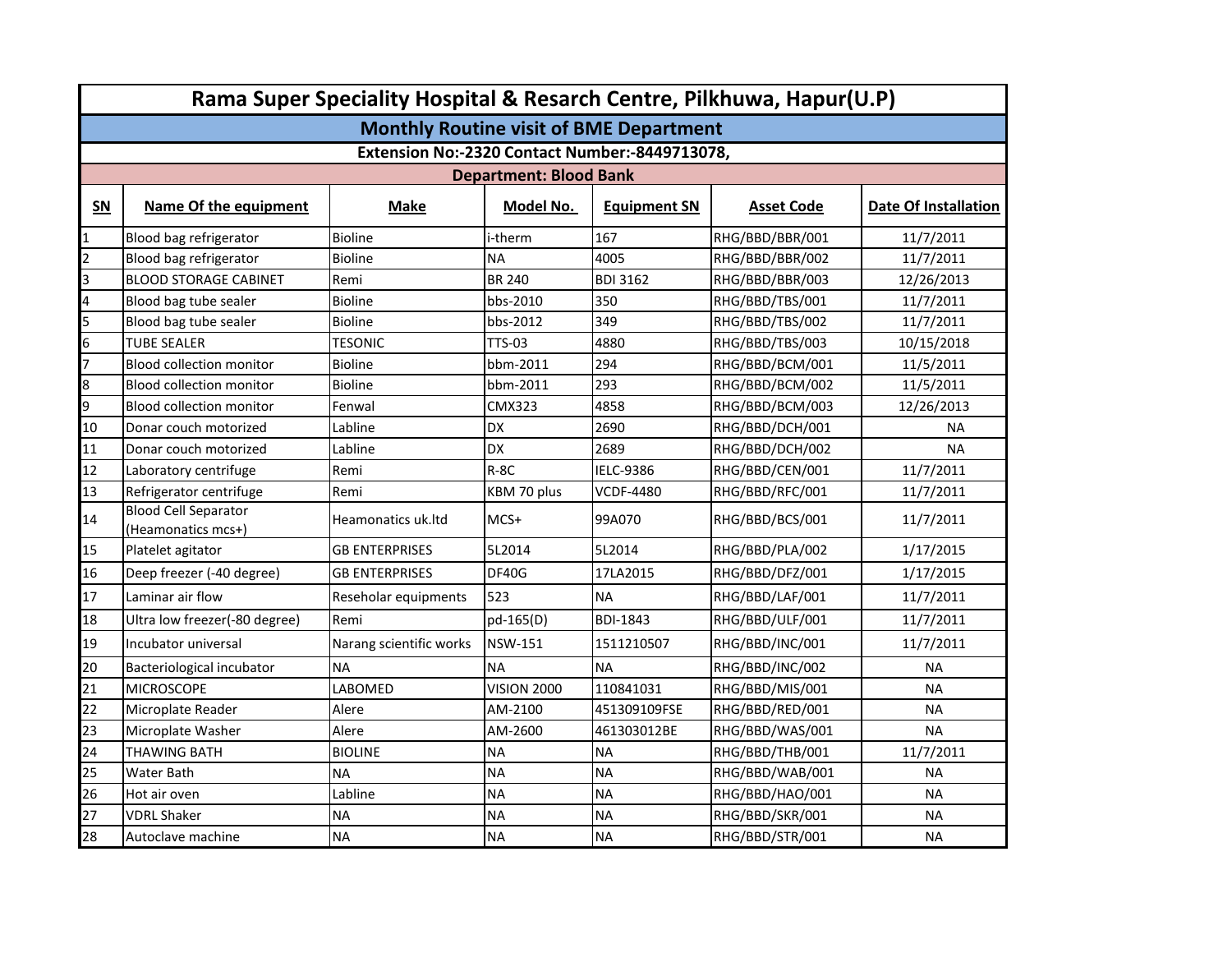|                | Rama Super Speciality Hospital & Resarch Centre, Pilkhuwa, Hapur(U.P) |                |                                                          |               |                   |                     |  |  |  |
|----------------|-----------------------------------------------------------------------|----------------|----------------------------------------------------------|---------------|-------------------|---------------------|--|--|--|
|                | <b>Monthly Routine visit of BME Department</b>                        |                |                                                          |               |                   |                     |  |  |  |
|                |                                                                       |                | Extension No:-2320 Contact Number:-8449713078,7500244700 |               |                   |                     |  |  |  |
|                |                                                                       |                | <b>Department: Nephrology</b>                            |               |                   |                     |  |  |  |
| $SN$           | Name Of the                                                           | Make           | Model No.                                                | Sr. No. of    | <b>Asset Code</b> | Date Of             |  |  |  |
|                | equipment                                                             |                |                                                          | equipment     |                   | <b>Installation</b> |  |  |  |
| $\mathbf{1}$   | Dialysis Machine                                                      | Fresenius      | 4008 S                                                   | IVCAWA89      | RHG/NEP/DLM/001   | 11/30/2011          |  |  |  |
| $\overline{2}$ | Dialysis Machine                                                      | Fresenius      | 4008 S                                                   | IVCAWA52      | RHG/NEP/DLM/002   | 11/30/2011          |  |  |  |
| 3              | Dialysis Machine                                                      | Fresenius      | 4008 S                                                   | IVCAWA95      | RHG/NEP/DLM/003   | 11/30/2011          |  |  |  |
| 4              | Dialysis Machine                                                      | Fresenius      | 4008 S                                                   | IVCAWA84      | RHG/NEP/DLM/004   | 11/30/2011          |  |  |  |
| 5              | Dialysis Machine                                                      | Fresenius      | 4008 S                                                   | 3SXAM345      | RHG/NEP/DLM/005   | 9/21/2013           |  |  |  |
| 6              | Dialysis Machine                                                      | Fresenius      | 4008 SV 10/4008SNG                                       | 3SXAP687      | RHG/NEP/DLM/006   | 1/4/2014            |  |  |  |
| 7              | <b>RO Plant</b>                                                       | Jaltech        | astro13                                                  | 11.07.r13.346 | RHG/NEP/ROP/001   | 11/22/2011          |  |  |  |
| 8              | Dialyzer reprocessing<br>machine                                      | Mintech        | <b>RENATERON II100</b>                                   | 31447         | RHG/NEP/DRS/001   | 26/04/2018          |  |  |  |
| 9              | <b>Patient Monitor</b>                                                | <b>PHILIPS</b> | VM <sub>8</sub>                                          | US94349140    | RHG/NEP/MPM/001   | <b>NA</b>           |  |  |  |
| 10             | <b>Patient Monitor</b>                                                | <b>PHILIPS</b> | VM <sub>8</sub>                                          | US94349143    | RHG/NEP/MPM/002   | 11/22/2011          |  |  |  |
| 11             | <b>Patient Monitor</b>                                                | <b>PHILIPS</b> | VM <sub>8</sub>                                          | US94349142    | RHG/NEP/MPM/003   | 11/22/2011          |  |  |  |
| 12             | <b>Patient Monitor</b>                                                | <b>PHILIPS</b> | VM <sub>8</sub>                                          | US94349138    | RHG/NEP/MPM/004   | 11/22/2011          |  |  |  |
| 13             | <b>Patient Monitor</b>                                                | Philips        | VM <sub>8</sub>                                          | US12570468    | RHG/NEP/MPM/005   | 9/17/2011           |  |  |  |
| 14             | <b>Patient Monitor</b>                                                | <b>PHILIPS</b> | VM <sub>8</sub>                                          | US12570482    | RHG/NEP/MPM/006   | <b>NA</b>           |  |  |  |
| 15             | Dialysis Chair                                                        | HI CARE        | <b>NA</b>                                                | <b>NA</b>     | RHG/NEP/DCH/001   | <b>NA</b>           |  |  |  |
| 16             | Dialysis Chair                                                        | HI CARE        | <b>NA</b>                                                | <b>NA</b>     | RHG/NEP/DCH/002   | <b>NA</b>           |  |  |  |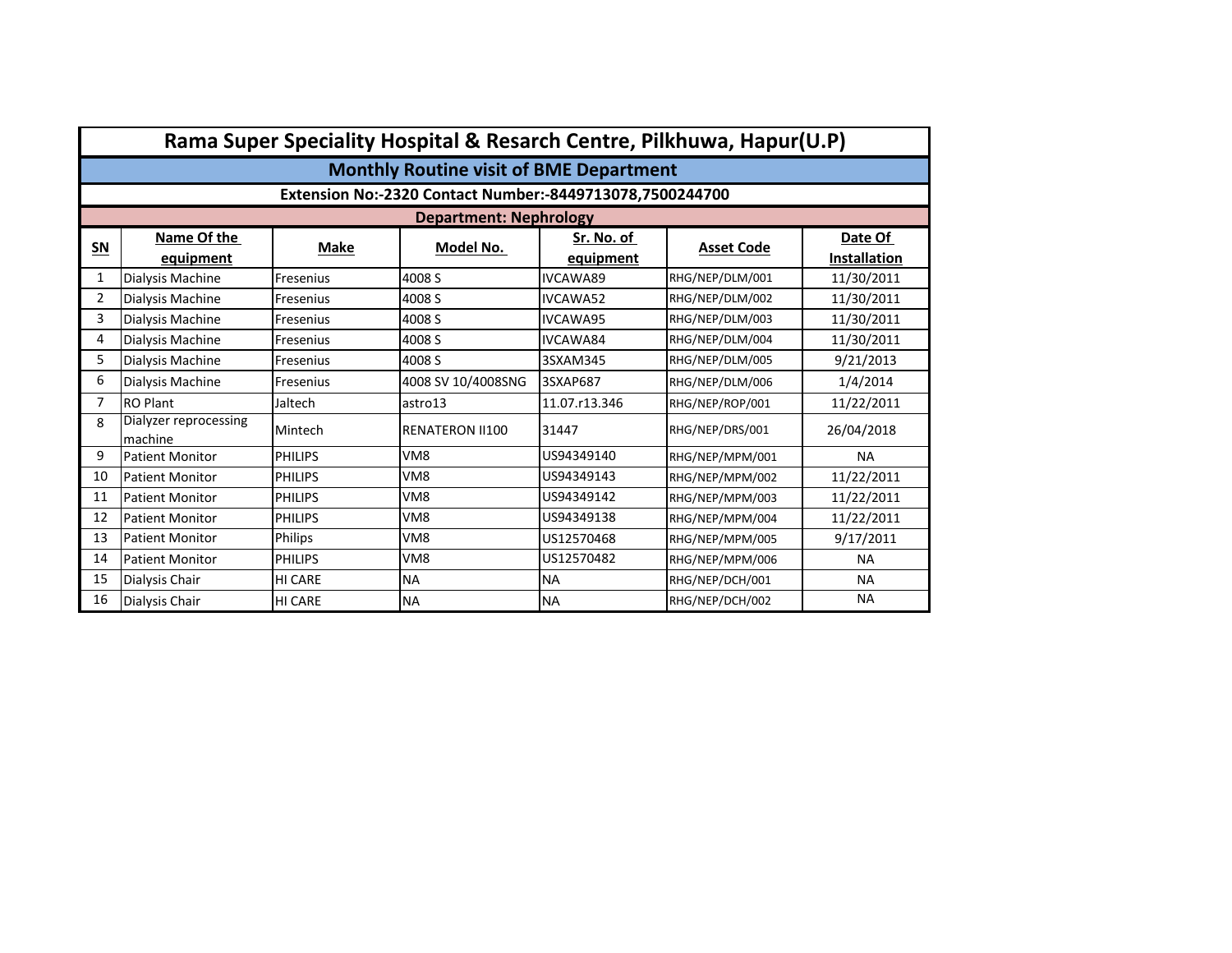|                | Rama Super Speciality Hospital & Resarch Centre, Pilkhuwa, Hapur(U.P) |                      |                                  |               |                   |                             |  |  |  |  |
|----------------|-----------------------------------------------------------------------|----------------------|----------------------------------|---------------|-------------------|-----------------------------|--|--|--|--|
|                | <b>Monthly Routine visit of BME Department</b>                        |                      |                                  |               |                   |                             |  |  |  |  |
|                | Extension No:-2320 Contact Number:-8449713078,7500244700              |                      |                                  |               |                   |                             |  |  |  |  |
|                |                                                                       |                      | <b>Department: Physiotherapy</b> |               |                   |                             |  |  |  |  |
| SN             | Name Of the equipment                                                 | <b>Make</b>          | Model No.                        | Sr. No. of    | <b>Asset Code</b> | <b>Date Of Installation</b> |  |  |  |  |
| 1              | Vaccum unit                                                           | Life Wave Equipments | Va6S                             | 5320586       | RHG/PHY/VAC/001   | 7/23/2012                   |  |  |  |  |
| $\overline{2}$ | <b>SWD MACHINE</b>                                                    | Life Wave Equipments | <b>SWD 500 W</b>                 | <b>NA</b>     | RHG/PHY/SWD/001   | 18-11-2011                  |  |  |  |  |
| 3              | ULTRASONIC UNIT                                                       | Life Wave Equipments | <b>DIGISONIC</b>                 | 1212810411    | RHG/PHY/ULT/001   | 18-11-2011                  |  |  |  |  |
| $\overline{4}$ | IR laser therapy unit                                                 | Life Wave Equipments | advanse laser                    | T071197202008 | RHG/PHY/LSR/001   | 7/23/2012                   |  |  |  |  |
| 5              | Electrotherapy unit                                                   | Life Wave Equipments | Zimmer soleo galva               | 5330426       | RHG/PHY/ETU/001   | 7/23/2012                   |  |  |  |  |
| 6              | <b>Traction table</b>                                                 | Life Wave Equipments | <b>NA</b>                        | <b>NA</b>     | RHG/PHY/TRT/001   | 18-11-2011                  |  |  |  |  |
| 7              | Quadriceps table                                                      | Life Wave Equipments | <b>NA</b>                        | <b>NA</b>     | RHG/PHY/QDT/001   | 18-11-2011                  |  |  |  |  |
| 8              | Multi functional stistion                                             | Life Wave Equipments | <b>NA</b>                        | <b>NA</b>     | RHG/PHY/MFS/001   | 18-11-2011                  |  |  |  |  |
| 9              | Paraffin wax bath                                                     | Life Wave Equipments | <b>NA</b>                        | <b>NA</b>     | RHG/PHY/PWB/001   | 18-11-2011                  |  |  |  |  |
| 10             | Hydroculator 4 packs                                                  | Life Wave Equipments | <b>NA</b>                        | <b>NA</b>     | RHG/PHY/HDC/001   | 18-11-2011                  |  |  |  |  |
| 11             | Hydroculator 4 packs                                                  | Life Wave Equipments | <b>NA</b>                        | <b>NA</b>     | RHG/PHY/HDC/002   |                             |  |  |  |  |
| 12             | Static cycle air byke                                                 | Life Wave Equipments | <b>NA</b>                        | <b>NA</b>     | RHG/PHY/SCB/001   | 18-11-2011                  |  |  |  |  |
| 13             | Ped-o-cycle                                                           | Life Wave Equipments | <b>NA</b>                        | <b>NA</b>     | RHG/PHY/POC/001   | 18-11-2011                  |  |  |  |  |
| 14             | Rowing machine                                                        | Life Wave Equipments | <b>NA</b>                        | <b>NA</b>     | RHG/PHY/RWM/001   | 18-11-2011                  |  |  |  |  |
| 15             | Treadmill joggor                                                      | Life Wave Equipments | <b>NA</b>                        | <b>NA</b>     | RHG/PHY/TMT/001   | 18-11-2011                  |  |  |  |  |
| 16             | Infra red lamp                                                        | Life Wave Equipments | <b>BEURER</b>                    | 13908         | RHG/PHY/IRL/001   | 18-11-2011                  |  |  |  |  |
| 17             | <b>SPORT TRACK</b>                                                    | <b>NF</b>            | <b>NF</b>                        | <b>NF</b>     | RHG/PHY/SPT/001   | <b>NF</b>                   |  |  |  |  |
|                | 18 IFT                                                                | Indian               | <b>NA</b>                        | <b>NA</b>     | RHG/PHY/IFT/002   | 8/28/2018                   |  |  |  |  |
|                | 19 TENS                                                               | Indian               | <b>NA</b>                        | <b>NA</b>     | RHG/PHY/TEN/001   | 8/28/2018                   |  |  |  |  |
|                | 20 Couch                                                              | Indian               | <b>NA</b>                        | <b>NA</b>     | RHG/PHY/COH/001   | 8/28/2018                   |  |  |  |  |
|                | 21 Rowing Machine                                                     | Indian               | <b>NA</b>                        | <b>NA</b>     | RHG/PHY/ROM/001   | 8/28/2018                   |  |  |  |  |
|                | 22 Hydroculator 4 packs                                               | Indian               | <b>NA</b>                        | <b>NA</b>     | RHG/PHY/H4P/001   | 8/28/2018                   |  |  |  |  |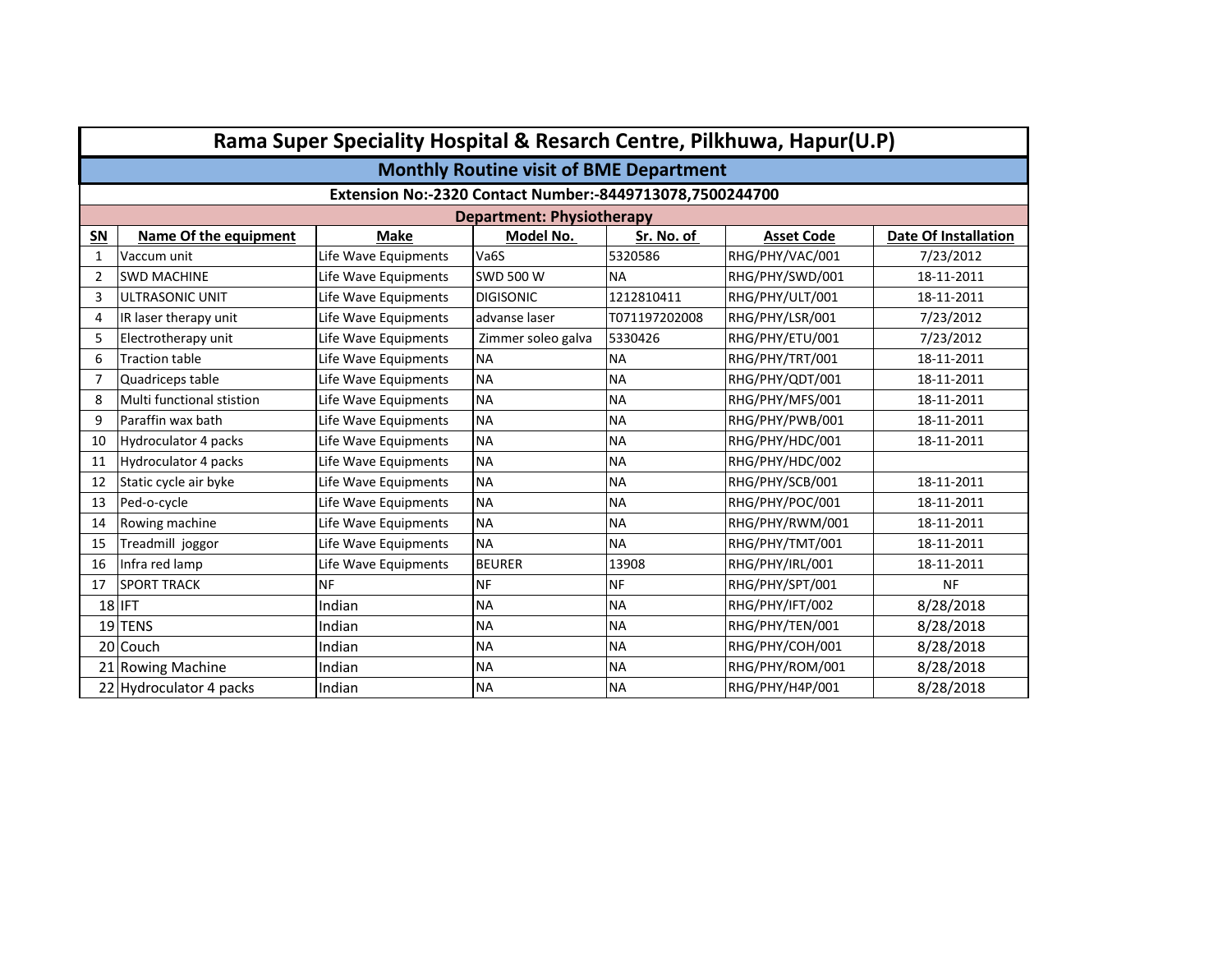| Rama Super Speciality Hospital & Resarch Centre, Pilkhuwa, Hapur(U.P) |                                                          |                          |                                                |                            |                   |                                |  |  |
|-----------------------------------------------------------------------|----------------------------------------------------------|--------------------------|------------------------------------------------|----------------------------|-------------------|--------------------------------|--|--|
|                                                                       |                                                          |                          | <b>Monthly Routine visit of BME Department</b> |                            |                   |                                |  |  |
|                                                                       | Extension No:-2320 Contact Number:-8449713078,7500244700 |                          |                                                |                            |                   |                                |  |  |
|                                                                       |                                                          |                          | <b>Department: Dentistry</b>                   |                            |                   |                                |  |  |
| SN                                                                    | Name Of the equipment                                    | Make                     | Model No.                                      | Sr. No. of<br>equipment    | <b>Asset Code</b> | Date Of<br><b>Installation</b> |  |  |
| 1                                                                     | Dental chair                                             | chesa dental care        | Aditya medical sytstems                        | AMS- 6010, SAR-11-<br>3820 | RHG/DTS/DCH/001   | 7/27/2011                      |  |  |
| $\overline{2}$                                                        | X-ray machine                                            | chesa dental care        | AMS-6010                                       | SAR-11-3820                | RHG/DTS/DXR/001   | 7/27/2011                      |  |  |
| 3                                                                     | <b>UV CHAMBER</b>                                        | <b>NA</b>                | <b>NA</b>                                      | <b>NA</b>                  | RHG/DTS/UVC/001   | <b>NA</b>                      |  |  |
| $\overline{4}$                                                        | <b>GLASS BEAD STERILIZER</b>                             | <b>NA</b>                | <b>NA</b>                                      | <b>NA</b>                  | RHG/DTS/STR/001   | <b>NA</b>                      |  |  |
| 5                                                                     | Dental chair                                             | <b>INDIAN</b>            | <b>NA</b>                                      | <b>NA</b>                  | <b>NA</b>         | <b>NA</b>                      |  |  |
|                                                                       | <b>Suction Machine</b>                                   | Chesa dental             | <b>NA</b>                                      | <b>NA</b>                  | <b>NA</b>         | <b>NA</b>                      |  |  |
|                                                                       | <b>Suction Machine</b>                                   | Indian                   | <b>NA</b>                                      | <b>NA</b>                  | <b>NA</b>         | <b>NA</b>                      |  |  |
|                                                                       | Compressor                                               | indian                   | <b>NA</b>                                      | <b>NA</b>                  | <b>NA</b>         | <b>NA</b>                      |  |  |
|                                                                       | Compressor                                               | indian                   | <b>NA</b>                                      | <b>NA</b>                  | <b>NA</b>         | <b>NA</b>                      |  |  |
|                                                                       |                                                          |                          | <b>Department: Urology</b>                     |                            |                   |                                |  |  |
|                                                                       | Sr. No. of<br>Date Of                                    |                          |                                                |                            |                   |                                |  |  |
| SN                                                                    | Name Of the equipment                                    | Make                     | Model No.                                      | equipment                  | <b>Asset Code</b> | <b>Installation</b>            |  |  |
| 1                                                                     | <b>Uroflowmetry System</b>                               | Unique medical device    | <b>DANFLOW</b>                                 | 212025                     | RHG/URO/URD/001   | 12/30/2013                     |  |  |
|                                                                       |                                                          |                          | <b>Department: ENT OPD</b>                     |                            |                   |                                |  |  |
| SN                                                                    | Name Of the equipment                                    | Make                     | Model No.                                      | Sr. No. of<br>equipment    | <b>Asset Code</b> | Date Of<br>Installation        |  |  |
| $\mathbf{1}$                                                          | Audiometer                                               | Arphi                    | Proton sx3                                     | 3266                       | RHG/ENT/AUD/001   | 4/30/2012                      |  |  |
| 2                                                                     | Light source 2 port                                      | Meghmeditech pvt ltd     | <b>NA</b>                                      | <b>NA</b>                  | RHG/ENT/LTS/001   | 26/06/2012                     |  |  |
| 3                                                                     | <b>Head light LED</b>                                    | Meghmeditech pvt ltd     | <b>NA</b>                                      | <b>NA</b>                  | RHG/ENT/HLL/001   | 26/06/2012                     |  |  |
| $\overline{4}$                                                        | <b>Head light LED</b>                                    | Meghmeditech pvt ltd     | <b>NA</b>                                      | <b>NA</b>                  | RHG/ENT/HLL/002   | 26/06/2012                     |  |  |
| 5                                                                     | <b>Head light LED</b>                                    | Meghmeditech pvt ltd     | <b>NA</b>                                      | <b>NA</b>                  | RHG/ENT/HLL/003   | 11/22/2014                     |  |  |
| 6                                                                     | <b>Head light LAMP</b>                                   | Meghmeditech pvt ltd     | <b>NA</b>                                      | <b>NA</b>                  | RHG/ENT/HLS/001   | 11/22/2014                     |  |  |
| $\overline{7}$                                                        | <b>Head light LAMP</b>                                   | Meghmeditech pvt ltd     | <b>NA</b>                                      | <b>NA</b>                  | RHG/ENT/HLS/002   | 11/22/2014                     |  |  |
| 8                                                                     | Endoscope (0 DEG, 70 DEG)                                | Meghmeditech pvt ltd     | <b>NA</b>                                      | <b>NA</b>                  | RHG/ENT/END/001   | 26/06/2012                     |  |  |
| 9                                                                     | Camera                                                   | Genuine Medica Pvt. Ltd. | NA                                             | <b>NA</b>                  | RHG/ENT/ECM/001   | 2/14/2014                      |  |  |
| 10                                                                    | <b>Bi-polar Coutery</b>                                  | Meghmeditech pvt ltd     | <b>NA</b>                                      | <b>NA</b>                  | RHG/ENT/SUD/001   | 26/06/2012                     |  |  |
| <b>NA</b>                                                             |                                                          | <b>NA</b>                | RHG/ENT/OTS/001                                | <b>NA</b>                  |                   |                                |  |  |
| 11                                                                    | Otoscope                                                 | Welch Allyn              |                                                |                            |                   |                                |  |  |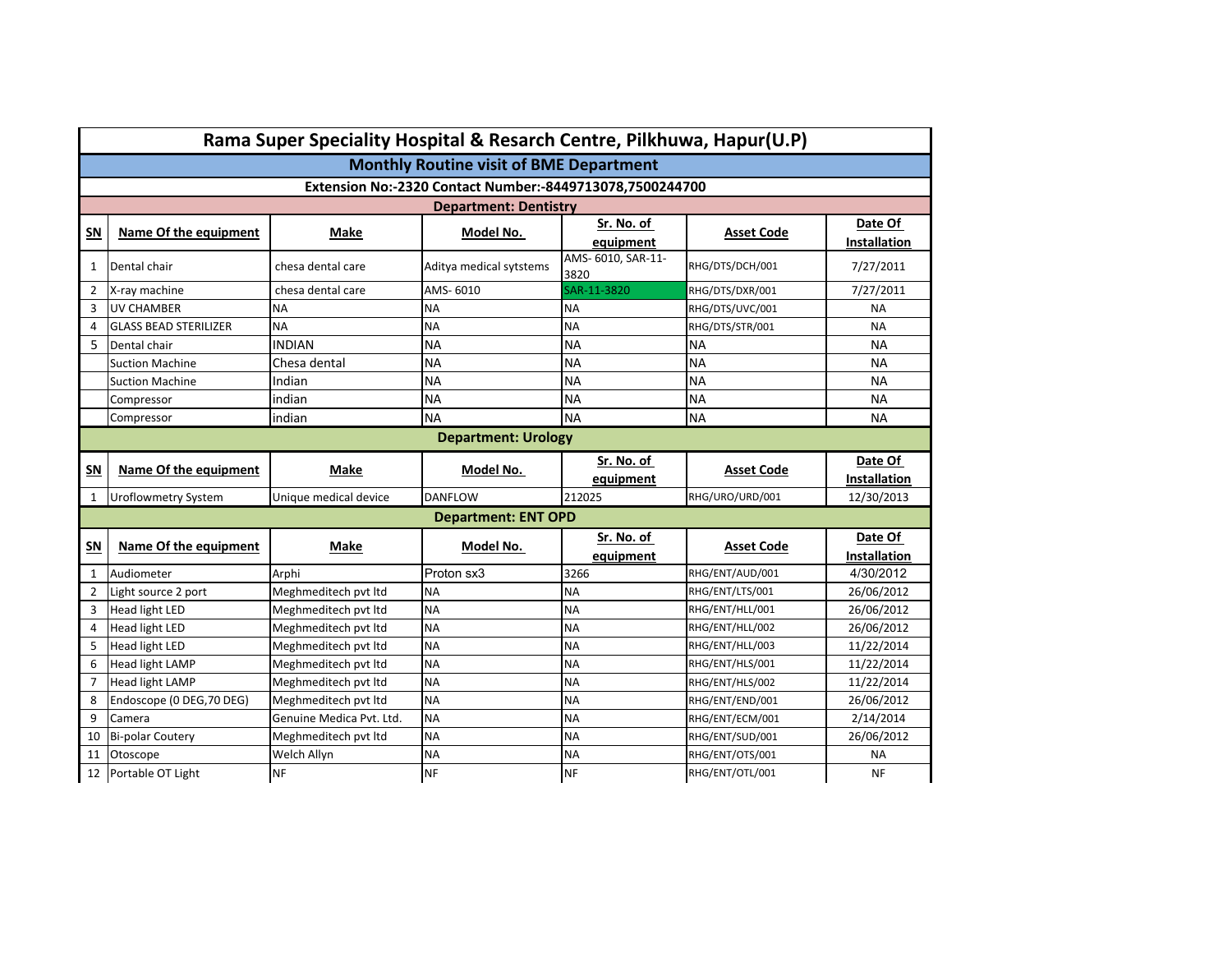|                       | <b>Department-Opthalomology</b>              |                                         |                             |                         |                   |                                |  |  |  |
|-----------------------|----------------------------------------------|-----------------------------------------|-----------------------------|-------------------------|-------------------|--------------------------------|--|--|--|
| SN                    | Name Of the equipment                        | Make                                    | Model No.                   | Sr. No. of<br>equipment | <b>Asset Code</b> | Date Of<br>Installation        |  |  |  |
| $\mathbf{1}$          | Slit lamp                                    | <b>APPASWAMY ASSOCIATES</b>             | <b>NA</b>                   | 1501120114              | RHG/OPT/SLL/001   | 27-03-2012                     |  |  |  |
| 2                     | Motorised Table FOR Slit<br>lamp             | <b>APPASWAMY ASSOCIATES</b>             | ACC002                      | SLPSH120275             | RHG/OPT/MOT/001   |                                |  |  |  |
| 3                     | Keratometer                                  | <b>APPASWAMY ASSOCIATES</b>             | <b>SUPER KMS-6</b>          | 1201110613              | RHG/OPT/KTM/001   | 27-03-2012                     |  |  |  |
| 4                     | OPTHALMOSCOPE DIRECT                         | <b>HEINE</b>                            | <b>NA</b>                   | <b>NA</b>               | RHG/OPT/OPS/001   | <b>NA</b>                      |  |  |  |
| 5                     | OPTHALMOSCOPE INDIRECT                       | <b>HEINE</b>                            | OMEGA 500                   | 1120004135              | RHG/OPT/OPS/002   | <b>NA</b>                      |  |  |  |
| 6                     | <b>RETINO SCOPE</b>                          | <b>HEINE</b>                            | <b>BETA-200</b>             | <b>NA</b>               | RHG/OPT/RTS/001   | <b>NA</b>                      |  |  |  |
| $\overline{7}$        | <b>TONOMETER</b>                             | <b>REISTER</b>                          | <b>NA</b>                   | <b>NA</b>               | RHG/OPT/TOM/001   | <b>NA</b>                      |  |  |  |
| $\mathsf{\mathsf{R}}$ | <b>CHAIR UNIT WTH VISION</b><br><b>CHART</b> | <b>NA</b>                               | <b>NA</b>                   | <b>NA</b>               | RHG/OPT/OCH/001   | <b>NA</b>                      |  |  |  |
| 9                     | <b>AURO VISION CHART</b>                     | <b>FLATRON</b>                          | <b>NA</b>                   | W1943SE/ADVC11A-7       | RHG/OPT/VIC/001   | <b>NA</b>                      |  |  |  |
| 10                    | A SCAN                                       | <b>QUANTEL MEDICAL</b>                  | <b>AXIS-II PR</b>           | 5997                    |                   | 02/Mar/17                      |  |  |  |
|                       |                                              |                                         | Department-Dermatology      |                         |                   |                                |  |  |  |
| SN                    | Name Of the equipment                        | Make                                    | Model No.                   | Sr. No. of<br>equipment | <b>Asset Code</b> | Date Of<br><b>Installation</b> |  |  |  |
| $\mathbf{1}$          | Microdermabrasion                            | Teknoderm                               | Pristine(VIORA)             | VI-13091333371          | RHG/DMT/MIM/001   | 17/10/2013                     |  |  |  |
| $\overline{2}$        | <b>RF Coutary Megasurg Gold</b>              | Dermaindia                              | RFC gold                    | 4099                    | RHG/DMT/RFS/001   | 7/5/2016                       |  |  |  |
|                       |                                              |                                         | <b>Department: EEG</b>      |                         |                   |                                |  |  |  |
| SN                    | Name Of the equipment                        | <b>Make</b>                             | Model No.                   | Sr. No. of equipment    | <b>Asset Code</b> | Date Of<br><b>Installation</b> |  |  |  |
| 1                     | <b>EEG MACHINE</b>                           | <b>ALLENGERS</b>                        | VIRGO24                     | 2K110232095             | RHG/NUL/EEG/001   | 27/12/2012                     |  |  |  |
|                       |                                              |                                         | <b>Department: TB CHEST</b> |                         |                   |                                |  |  |  |
| S <sub>N</sub>        | Name Of the equipment                        | Make                                    | Model No.                   | Sr. No. of<br>equipment | <b>Asset Code</b> | Date Of<br><b>Installation</b> |  |  |  |
| 1                     | PC BASED SPIROMETER-<br><b>SPIROWIN</b>      | <b>Genesis Medical Systems</b><br>P.Ltd | <b>NA</b>                   | <b>NA</b>               | RHG/TBC/SPM/001   | 4/27/2015                      |  |  |  |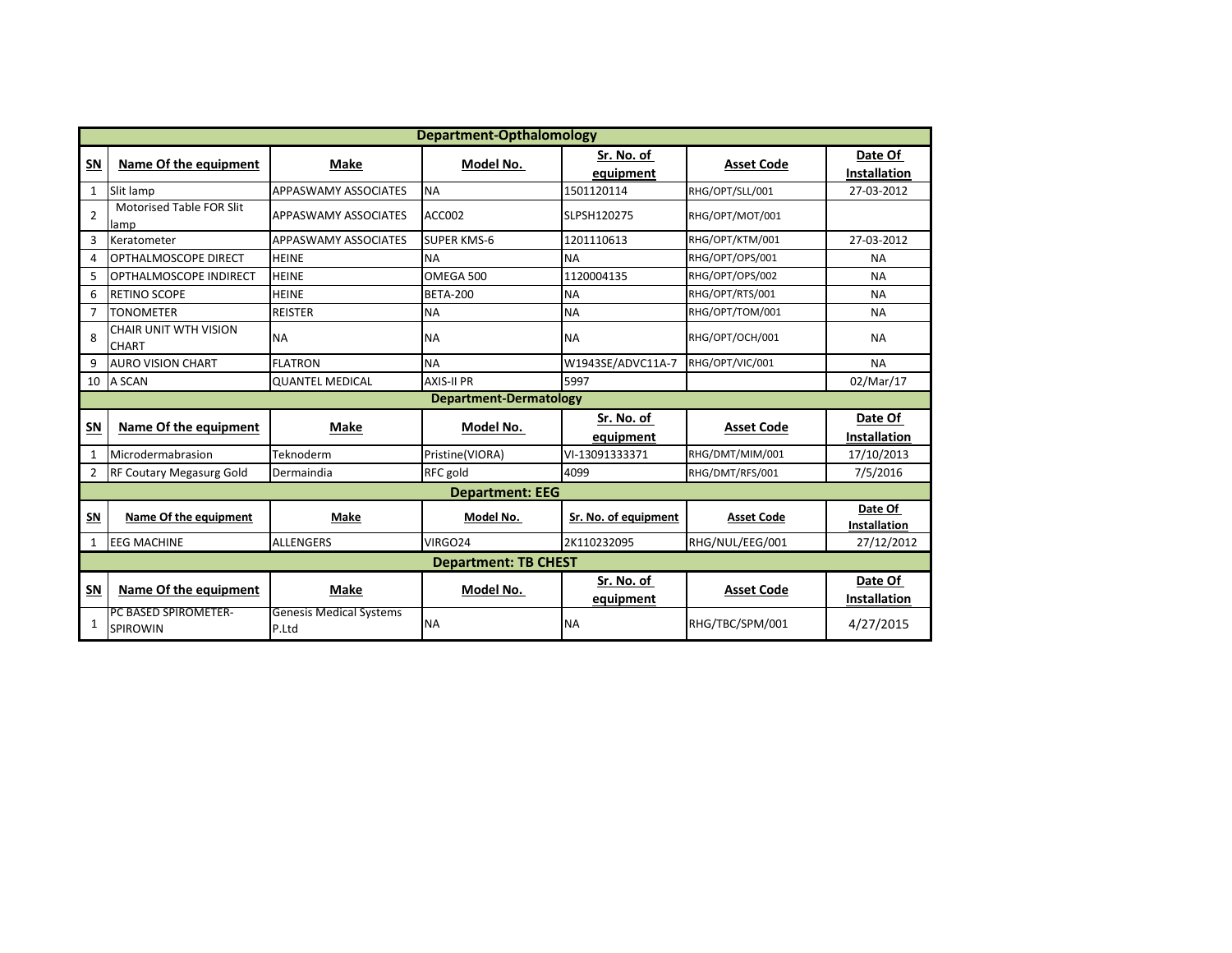|                | Rama Super Speciality Hospital & Resarch Centre, Pilkhuwa, Hapur(U.P) |                                         |                                                          |                         |                 |                      |  |  |  |
|----------------|-----------------------------------------------------------------------|-----------------------------------------|----------------------------------------------------------|-------------------------|-----------------|----------------------|--|--|--|
|                |                                                                       |                                         | <b>Monthly Routine visit of BME Department</b>           |                         |                 |                      |  |  |  |
|                |                                                                       |                                         | Extension No:-2320 Contact Number:-8449713078,7500244700 |                         |                 |                      |  |  |  |
|                | <b>Department: Pathology</b>                                          |                                         |                                                          |                         |                 |                      |  |  |  |
| SΝ             | Name Of the equipment                                                 | Make                                    | Model No.                                                | Sr. No. of<br>equipment | Asset Code      | Date Of Installation |  |  |  |
| $\mathbf{1}$   | ELECTROLYTE ANALYSER                                                  | <b>ROCHE</b>                            | AVL-9180                                                 | 18352                   | RHG/PAT/AZR/001 | 8/23/2011            |  |  |  |
| $\overline{2}$ | SEMI-AUTOMATIC ANALYSER                                               | TRANSASIA                               | <b>ERBA CHEM 5X</b>                                      | N110151                 | RHG/PAT/AZR/002 | 05/06/12             |  |  |  |
| 3              | AUTOMATIC ENZYME IMMUNOASSAY<br>SYSTEM                                | <b>ALERE</b>                            | AIA-360                                                  | 13961705                | RHG/PAT/AZR/003 | 2/10/2012            |  |  |  |
| 4              | <b>FULLY AUTOMATIC ANALYSER</b>                                       | TRANSASIA                               | EM-200                                                   | B140613                 | RHG/PAT/AZR/004 | 8/7/2014             |  |  |  |
| 5              | <b>ESR ANALYSER</b>                                                   | TRANSASIA/DIESSE                        | VESMATIC-20                                              | 1781                    | RHG/PAT/AZR/005 | 8/22/2011            |  |  |  |
| 6              | URINE ANALYSER                                                        | <b>ROCHE</b>                            | <b>URISYS 1100</b>                                       | UX09630161              | RHG/PAT/AZR/006 | 8/23/2011            |  |  |  |
| $\overline{7}$ | Cell counter Analyser                                                 | <b>SWELAB</b>                           | ALFA                                                     | 30399                   | RHG/PAT/AZR/007 | 6/26/2015            |  |  |  |
| 8              | <b>BACT ALERT</b>                                                     | Biomerieux India Pvt.<br>Ltd            | 3-D 120                                                  | 303CR4790               | RHG/PAT/AZR/008 | 11/16/2013           |  |  |  |
| 9              | Nephstar Protein Analysis System                                      | <b>WELDON BIOTECH</b><br><b>PVT LTD</b> | <b>NS-100</b>                                            | NS010110499             | RHG/PAT/AZR/009 | 12/17/2013           |  |  |  |
| 10             | FULLY AUTOMATIC ANALYSER                                              | <b>ROCHE</b>                            | COBAS C 111                                              | <b>NA</b>               | RHG/PAT/AZR/010 |                      |  |  |  |
| 11             | Centrifuge                                                            | REMI                                    | $R-8C$                                                   | FGLC-7011               | RHG/PAT/CEN/002 | 2/5/2014             |  |  |  |
| 12             | CENTRIFUGE                                                            | <b>NA</b>                               | NΑ                                                       | <b>NA</b>               | RHG/PAT/CEN/003 | <b>NA</b>            |  |  |  |
| 13             | CENTRIFUGE                                                            | REMI                                    | <b>R 8C</b>                                              | <b>CFLC 3482</b>        | RHG/PAT/CEN/001 | <b>NF</b>            |  |  |  |
| 14             | <b>MICROTOM</b>                                                       | THERMO SCIENTIFIC                       | MICROTOM HM 325                                          | 57008                   | RHG/PAT/MIT/001 | <b>NF</b>            |  |  |  |
| 15             | <b>COLORIMETER</b>                                                    | AIMIL                                   | PHOTOCHEM                                                | 17655                   | RHG/PAT/CLM/001 | <b>NA</b>            |  |  |  |
| 16             | <b>COLORIMETER</b>                                                    | AIMIL                                   | PHOTOCHEM                                                | 17690                   | RHG/PAT/CLM/002 |                      |  |  |  |
| 17             | SEROLOGICAL WATER BATH                                                | LABLINE                                 | <b>NA</b>                                                | <b>NA</b>               | RHG/PAT/SWB/001 | <b>NA</b>            |  |  |  |
| 18             | <b>AUTOMATIC TISSUE PROCESSOR</b>                                     | LABLINE                                 | <b>NA</b>                                                | <b>NA</b>               | RHG/PAT/ATP/001 | 5/10/2012            |  |  |  |
| 19             | <b>LAMINAR AIR FLOW</b>                                               | <b>NA</b>                               | <b>NA</b>                                                | <b>NA</b>               | RHG/PAT/LAF/001 | <b>NA</b>            |  |  |  |
| 20             | <b>AUTOCLAVE MACHINE</b>                                              | <b>NA</b>                               | <b>NA</b>                                                | <b>NA</b>               | RHG/PAT/STR/001 | <b>NA</b>            |  |  |  |
| 21             | <b>AUTOCLAVE MACHINE</b>                                              | <b>NA</b>                               | <b>NA</b>                                                | <b>NA</b>               | RHG/PAT/STR/002 | <b>NA</b>            |  |  |  |
| 22             | <b>Biosafety cabinet</b>                                              | <b>NA</b>                               | <b>NA</b>                                                | <b>NA</b>               | RHG/PAT/BSC/001 | <b>NA</b>            |  |  |  |
| 23             | Microscope                                                            | Micron                                  | 43290                                                    | <b>NA</b>               | RHG/PAT/MIS/002 | <b>NA</b>            |  |  |  |
| 24             | <b>MICROSCOPE</b>                                                     | <b>NA</b>                               | <b>NA</b>                                                | <b>NA</b>               | RHG/PAT/MIS/002 | <b>NA</b>            |  |  |  |
| 25             | <b>MICROSCOPE</b>                                                     | <b>NA</b>                               | <b>NA</b>                                                | <b>NA</b>               | RHG/PAT/MIS/003 | <b>NA</b>            |  |  |  |
| 26             | <b>MICROSCOPE</b>                                                     | <b>NA</b>                               | <b>NA</b>                                                | <b>NA</b>               | RHG/PAT/MIS/004 | <b>NA</b>            |  |  |  |
| 27             | <b>MICROSCOPE</b>                                                     | <b>OLYMPUS</b>                          | CH 20-I                                                  | i11C091                 | RHG/PAT/MIS/005 | <b>NA</b>            |  |  |  |
| 28             | <b>MICROSCOPE</b>                                                     | <b>OLYMPUS</b>                          | <b>MAGNUS MLM</b>                                        | 100705541               | RHG/PAT/MIS/006 | <b>NA</b>            |  |  |  |
| 29             | Microscope                                                            | Magnus                                  | MLX-DX                                                   | 11H523                  | RHG/PAT/MIS/007 | <b>NA</b>            |  |  |  |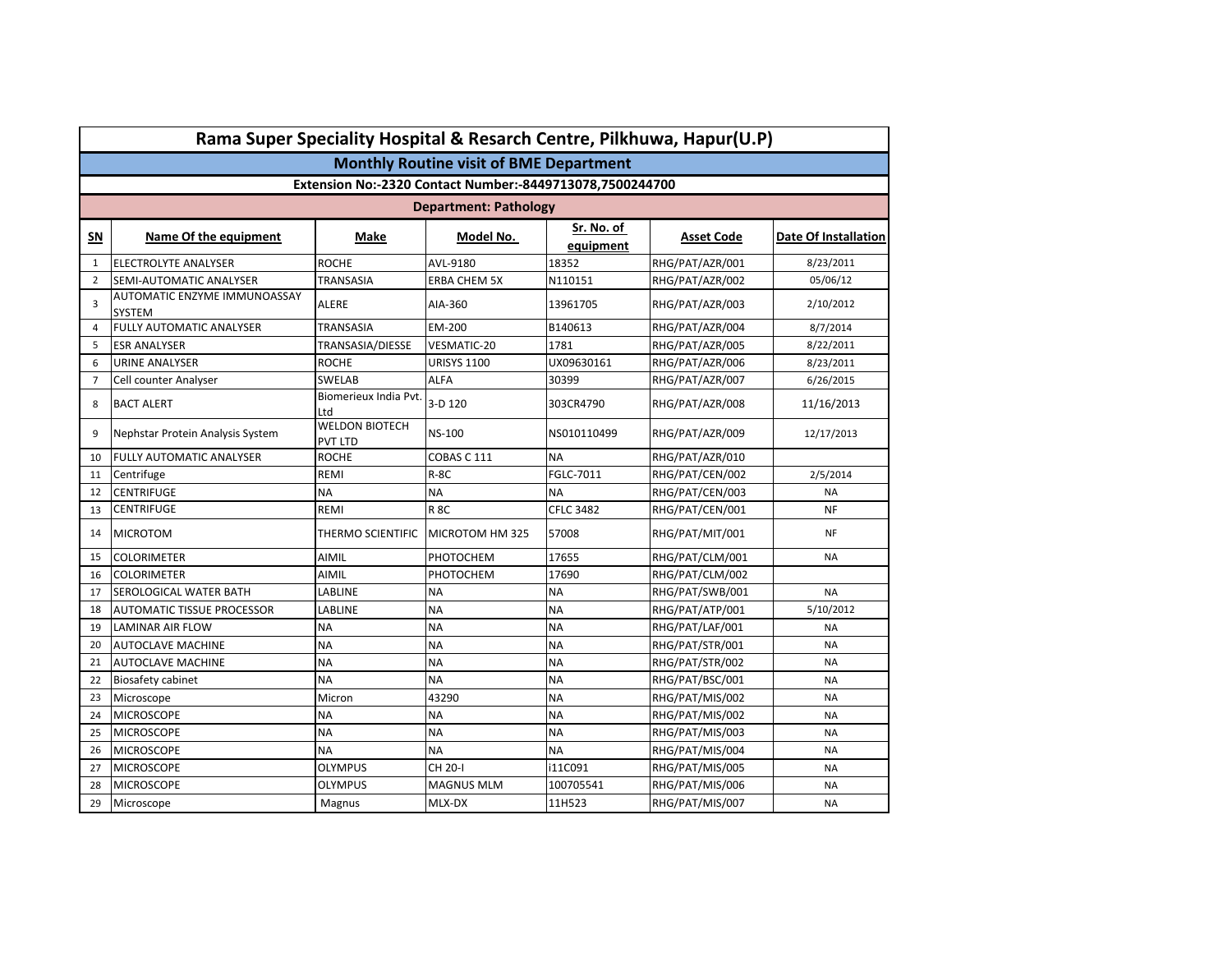|    | <b>Department: Pathology</b>            |                        |                    |                         |                   |                             |  |  |  |
|----|-----------------------------------------|------------------------|--------------------|-------------------------|-------------------|-----------------------------|--|--|--|
| SΝ | Name Of the equipment                   | Make                   | Model No.          | Sr. No. of<br>equipment | <b>Asset Code</b> | <b>Date Of Installation</b> |  |  |  |
| 30 | <b>TISSUE FLOTATION BATH</b>            | <b>NSW INDIA</b>       | <b>NSW 130</b>     | 35885                   | RHG/PAT/TFB/001   | <b>NF</b>                   |  |  |  |
| 31 | <b>VDRL SHAKER</b>                      | <b>NF</b>              | <b>NF</b>          | <b>NF</b>               | RHG/PAT/SKR/001   | <b>NF</b>                   |  |  |  |
| 32 | <b>SLIDE WARMING TABLE</b>              | <b>NF</b>              | <b>NF</b>          | <b>NF</b>               | RHG/PAT/SWT/001   | <b>NF</b>                   |  |  |  |
| 34 | <b>BLOOD MIXER</b>                      | TRANSASIA              | <b>SR 20A</b>      | 2619                    | RHG/PAT/BMX/001   | <b>NF</b>                   |  |  |  |
| 35 | <b>BOD INCUBATOR</b>                    | POPULER INDIA          | <b>BOD</b>         | 1446                    | RHG/PAT/INC/001   | <b>NF</b>                   |  |  |  |
| 36 | <b>COLONY COUNTER</b>                   | <b>LABTRONICS</b>      | <b>NA</b>          | <b>NA</b>               | RHG/PAT/COC/001   | <b>NF</b>                   |  |  |  |
| 37 | SEMI-AUTOMATIC ANALYSER                 | <b>MICROLAB</b>        | 200                | 2-0337                  | RHG/PAT/AZR/011   | <b>NF</b>                   |  |  |  |
| 38 | SEMI-AUTOMATIC ANALYSER                 | TRANSASIA              | <b>ERBA CHEM 7</b> | 5180603                 | RHG/PAT/AZR/012   | 7/23/2018                   |  |  |  |
| 39 | <b>MICROSCOPE</b>                       | <b>OLYMPUS</b>         | CH 20-I            | 18E0740                 | RHG/PAT/MIS/008   | <b>NF</b>                   |  |  |  |
| 40 | <b>MICROSCOPE</b>                       | <b>OLYMPUS</b>         | CH 20-I            | 14D0719                 | RHG/PAT/MIS/009   | <b>NF</b>                   |  |  |  |
| 41 | <b>MICROSCOPE</b>                       | <b>OLYMPUS</b>         | CH 20-I            | 17C0540                 | RHG/PAT/MIS/010   | 7/14/2018                   |  |  |  |
| 42 | <b>MICROSCOPE</b>                       | <b>OLYMPUS</b>         | CH 20-I            | 18E0765                 | RHG/PAT/MIS/011   | 7/15/2018                   |  |  |  |
| 43 | <b>ELECTROLYTE ANALYSER</b>             | <b>PSR</b>             | ST-200             | ST4767                  | RHG/PAT/AZR/013   | 11/23/2018                  |  |  |  |
| 44 | Spectrophotometer                       | <b>BR Biochem Life</b> | <b>BR722-S</b>     | BR20180702501           |                   | 8/4/2018                    |  |  |  |
| 45 | <b>ABG Machine</b>                      | <b>ABBOTT</b>          | I Stat             | 322921                  |                   | 7/24/2018                   |  |  |  |
| 46 | <b>Vortex Mixture</b>                   | Remi                   | CM101              | 15041                   |                   | NF                          |  |  |  |
| 47 | <b>HPLC</b>                             | Tosoh                  | HPLC-723GX         | 11257612                |                   | 8/16/2018                   |  |  |  |
| 48 | <b>Fully cell Counter Analyser</b>      | Mindray                | BC-5130            | TR-84000625             |                   | 12/1/2018                   |  |  |  |
| 49 | <b>Urine Analyser</b>                   | Biogen                 | <b>URIT-50</b>     | 5017440E                |                   | 7/31/2018                   |  |  |  |
| 50 | Universal Incubator                     | <b>ARES</b>            | <b>NA</b>          | <b>NA</b>               |                   | <b>NF</b>                   |  |  |  |
| 51 | Couglometer                             | <b>PSR</b>             | Eazy Clot          | CG0030618RBK            |                   | <b>NF</b>                   |  |  |  |
| 52 | Deep Freezer 400Lt                      | Celfrost               | <b>NA</b>          | <b>NA</b>               |                   | <b>NF</b>                   |  |  |  |
| 53 | Reagent Refrigerator                    | Celfrost               | <b>NA</b>          | <b>NA</b>               |                   | <b>NF</b>                   |  |  |  |
| 54 | Elisa Reader                            | Meril                  | <b>EIAQuant</b>    | 21228                   |                   | 8/24/2018                   |  |  |  |
| 55 | Elisa Whaser                            | Meril                  | EIAWash            | 60519                   |                   | 8/24/2018                   |  |  |  |
| 56 | Digital Centifuge                       | Remi                   | R8-C               | GECN-11006              |                   | <b>NF</b>                   |  |  |  |
| 57 | PH meter                                | Labline                | <b>NA</b>          | 16H-11087               |                   | <b>NF</b>                   |  |  |  |
| 58 | <b>Vortex Mixture</b>                   | MSI                    | <b>NA</b>          | <b>NA</b>               |                   | <b>NF</b>                   |  |  |  |
| 59 | <b>Hemoglobin Meter</b>                 |                        |                    |                         |                   |                             |  |  |  |
| 60 | <b>Automated Tissue Processor</b>       | Medimas                | <b>NA</b>          | 10703                   |                   | 05/Dec/18                   |  |  |  |
| 61 | <b>Fully Automated Embedding System</b> | Medimas                | MTE-TS             | 3200                    |                   | 05/Dec/18                   |  |  |  |
| 62 | <b>Grossing Station Stainless table</b> | Medimas                | <b>MGWS</b>        | 5032                    |                   | 05/Dec/18                   |  |  |  |
| 63 | <b>Fully Automatic microtome</b>        | Medimas                | MRM-AT             | 1761                    |                   | 05/Dec/18                   |  |  |  |
| 64 | <b>Colling Plate</b>                    | Medimas                | MTC-CS             | 3175                    |                   | 05/Dec/18                   |  |  |  |
| 65 | <b>Colling Plate</b>                    | Medimas                | MTC-CS             | 3176                    |                   | 05/Dec/18                   |  |  |  |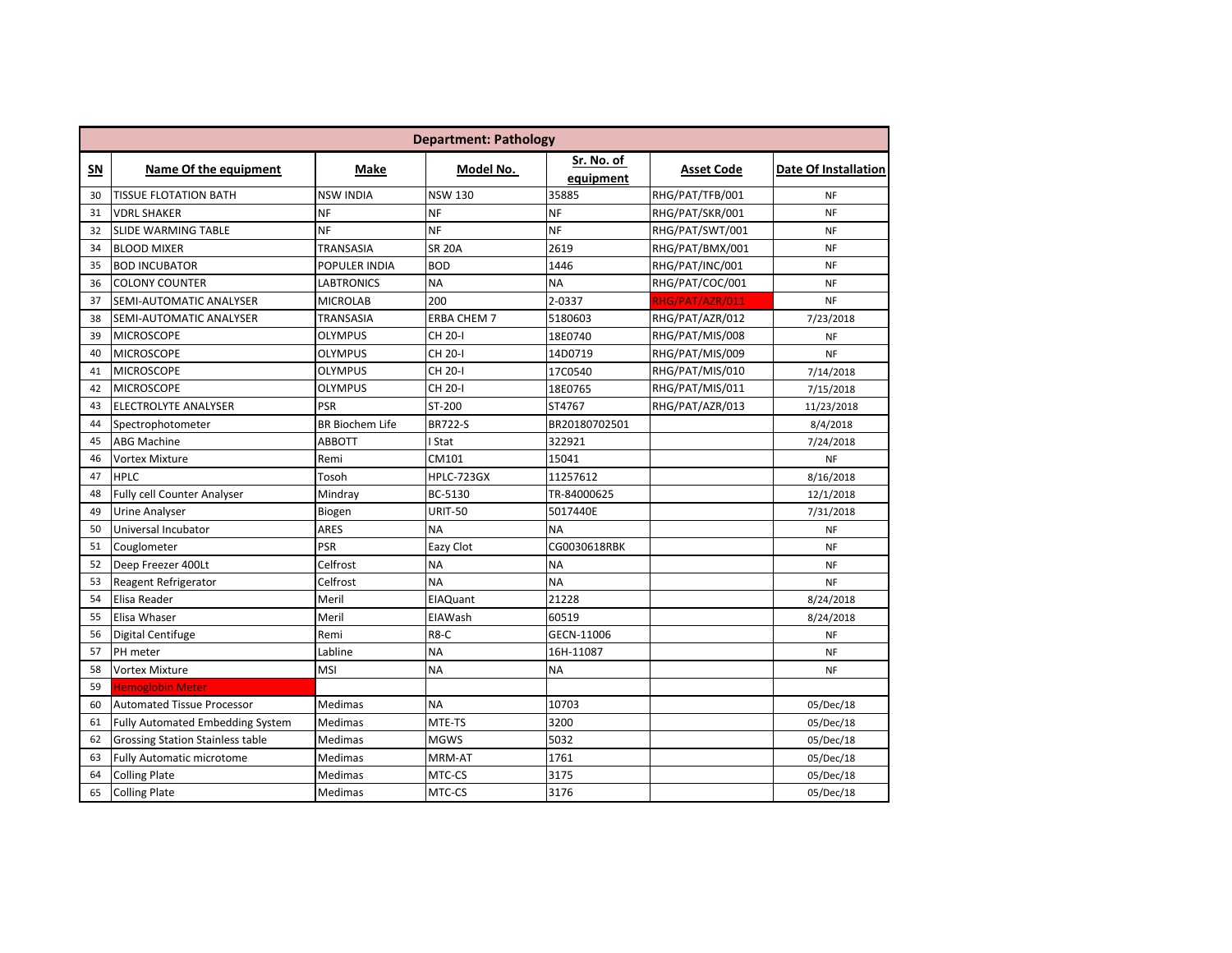|                | <b>Department: Pathology</b>  |             |           |                         |                   |                      |  |  |  |
|----------------|-------------------------------|-------------|-----------|-------------------------|-------------------|----------------------|--|--|--|
| S <sub>N</sub> | Name Of the equipment         | Make        | Model No. | Sr. No. of<br>equipment | <b>Asset Code</b> | Date Of Installation |  |  |  |
| 66             | Serum Insprerator             | <b>NA</b>   | <b>NA</b> | <b>NA</b>               |                   | <b>NF</b>            |  |  |  |
| 67             | Microtome Cryostate Automatic | <b>ARES</b> | 12X-EX    | <b>NA</b>               |                   | 17/Sep/18            |  |  |  |
| 68             | Penta Head                    | Quasmo      | <b>NA</b> | G2018031733             |                   | 20/Nov/18            |  |  |  |
| 69             | Florosence Microscope         | Quasmo      | <b>NA</b> | 1825727                 |                   | 20/Nov/18            |  |  |  |
| 70             | <b>Electrophrosis</b>         |             |           |                         |                   |                      |  |  |  |
| 71             | Hot Oven                      | Samsung     | <b>NA</b> | <b>NA</b>               |                   | <b>NF</b>            |  |  |  |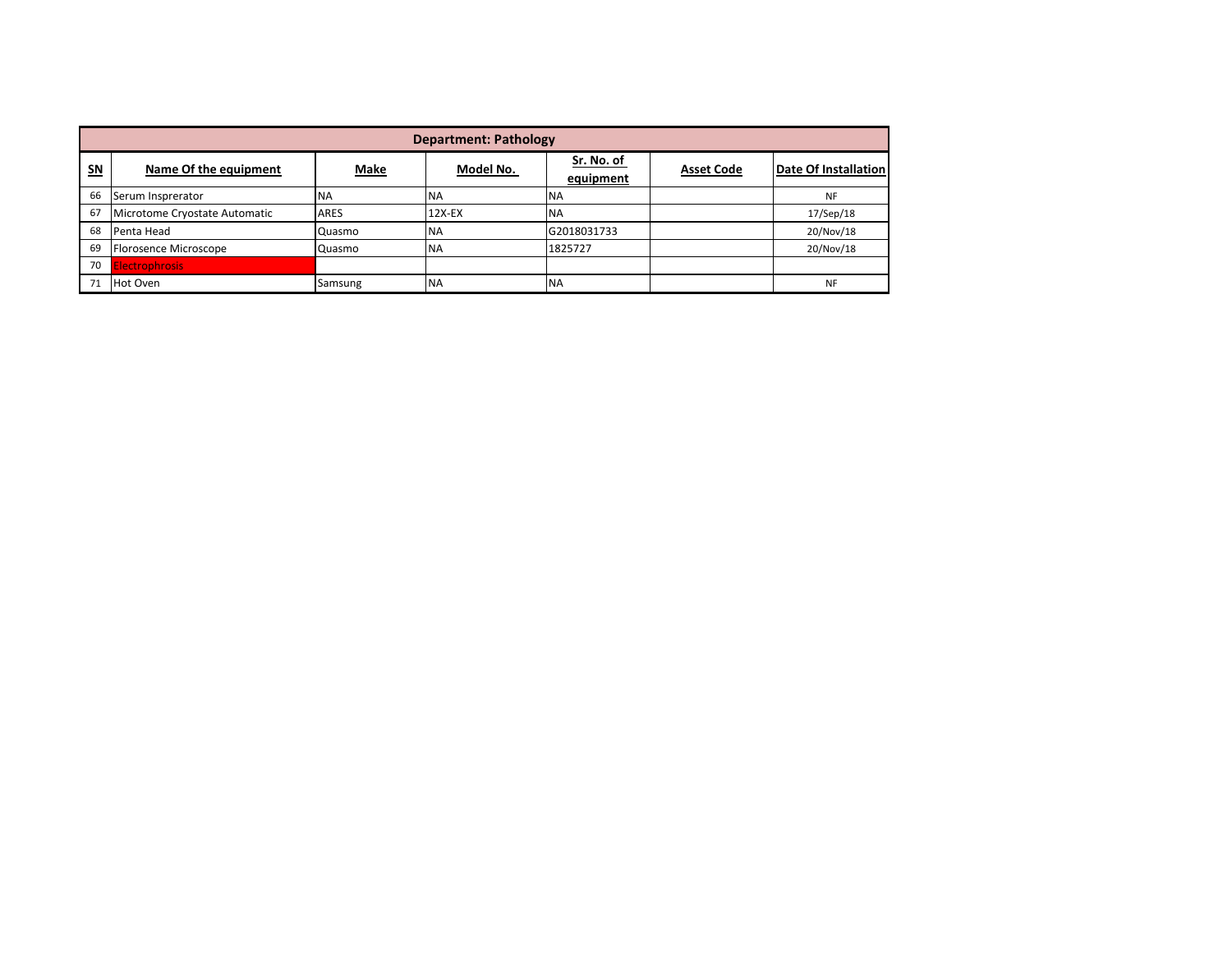|                | Rama Super Speciality Hospital & Resarch Centre, Pilkhuwa, Hapur(U.P) |                              |                      |                                |                   |                             |  |  |  |
|----------------|-----------------------------------------------------------------------|------------------------------|----------------------|--------------------------------|-------------------|-----------------------------|--|--|--|
|                | <b>Monthly Routine visit of BME Department</b>                        |                              |                      |                                |                   |                             |  |  |  |
|                | Extension No:-2320 Contact Number:-8449713078,7500244700              |                              |                      |                                |                   |                             |  |  |  |
|                |                                                                       |                              |                      | <b>Department: Labour room</b> |                   |                             |  |  |  |
| SN             | Name Of the<br>equipment                                              | <b>Make</b>                  | Model No.            | Sr. No. of<br>equipment        | <b>Asset Code</b> | <b>Date Of Installation</b> |  |  |  |
| $\mathbf{1}$   | <b>Fetal Monitor</b>                                                  | philips                      | <b>FM 20</b>         | DE 53019254                    | RHG/LBR/FEM/001   | 8/18/2011                   |  |  |  |
| $\overline{2}$ | <b>Fetal Monitor</b>                                                  | philips                      | <b>FM 20</b>         | DE 53019229                    | RHG/LBR/FEM/002   | 8/18/2011                   |  |  |  |
| 3              | patient Monitor                                                       | Unicare                      | $F-8/s$              | 510U9721639                    | RHG/LBR/MPM/001   | 3/25/2011                   |  |  |  |
| 4              | patient Monitor                                                       | Unicare                      | $F-8/s$              | 510U9887733                    | RHG/LBR/MPM/002   | 8/23/2013                   |  |  |  |
| 5              | Mobile OT Light                                                       | philips                      | <b>PHX-S-53</b>      | 54274                          | RHG/LBR/OTL/001   | 3/25/2011                   |  |  |  |
| 6              | Mobile OT Light                                                       | philips                      | <b>PHX-S-49</b>      | 54273                          | RHG/LBR/OTL/002   | 3/25/2011                   |  |  |  |
| 7              | O.T Table                                                             | Surgident                    | <b>NA</b>            | <b>NA</b>                      | RHG/LBR/OTT/001   | 2/8/2011                    |  |  |  |
| 8              | Labour Table                                                          | Surgident                    | <b>NA</b>            | <b>NA</b>                      | RHG/LBR/LBT/001   | 2/8/2011                    |  |  |  |
| 9              | Labour Table                                                          | Surgident                    | <b>NA</b>            | <b>NA</b>                      | RHG/LBR/LBT/002   | 2/8/2011                    |  |  |  |
| 10             | Labour Table                                                          | <b>NF</b>                    | <b>NF</b>            | <b>NF</b>                      | RHG/LBR/LBT/003   | <b>NA</b>                   |  |  |  |
| 11             | <b>SPOT LIGHT</b>                                                     | <b>NF</b>                    | <b>NF</b>            | <b>NF</b>                      | RHG/LBR/SPL/001   | <b>NA</b>                   |  |  |  |
| 12             | <b>SPOT LIGHT</b>                                                     | <b>NF</b>                    | <b>NF</b>            | <b>NF</b>                      | RHG/LBR/SPL/002   | <b>NA</b>                   |  |  |  |
| 13             | <b>SPOT LIGHT</b>                                                     | <b>NF</b>                    | <b>NF</b>            | <b>NF</b>                      | RHG/LBR/SPL/003   | <b>NA</b>                   |  |  |  |
| 14             | <b>SPOT LIGHT</b>                                                     | <b>NF</b>                    | <b>NF</b>            | <b>NF</b>                      | RHG/LBR/SPL/004   | <b>NA</b>                   |  |  |  |
| 15             | <b>COLPOSCOPE</b>                                                     | <b>PRO-MIS</b>               | COLPRO222DXOZVI<br>W | DVC0140711                     | RHG/LBR/COL/001   | <b>NF</b>                   |  |  |  |
| 16             | <b>FETAL DOPPLER</b>                                                  | <b>NA</b>                    | FD 11 D              | DZ11072480                     | RHG/LBR/FDP/001   | <b>NA</b>                   |  |  |  |
| 17             | <b>FETAL DOPPLER</b>                                                  | <b>NA</b>                    | <b>FD 11 D</b>       |                                | RHG/LBR/FDP/002   | <b>NA</b>                   |  |  |  |
| 15             | Centrifuge                                                            | REMI                         | $R-8C$               | GBLC 6767                      | RHG/LBR/CEN/005   |                             |  |  |  |
| 19             | LAMINAR AIR FLOW                                                      | <b>LAB LINE</b>              | <b>NF</b>            | 11150                          | RHG/LBR/LAF/001   | <b>NF</b>                   |  |  |  |
| 20             | <b>BACTERIOLOGICAL</b><br><b>INCUBATOR</b>                            | <b>LAB LINE</b>              | <b>NF</b>            | <b>NF</b>                      | RHG/LBR/INC/001   | <b>NF</b>                   |  |  |  |
| 21             | <b>BABY WARMER</b>                                                    | <b>ZEAL MEDIAL</b><br>SYSTEM | <b>NF</b>            | <b>NF</b>                      | RHG/LBR/BAW/001   | <b>NF</b>                   |  |  |  |
| 22             | <b>Fetal Monitor</b>                                                  | <b>BPL</b>                   | Diva FM-9853         | <b>DSTB8A3073</b>              | RHG/LBR/FEM/003   | 4/9/2018                    |  |  |  |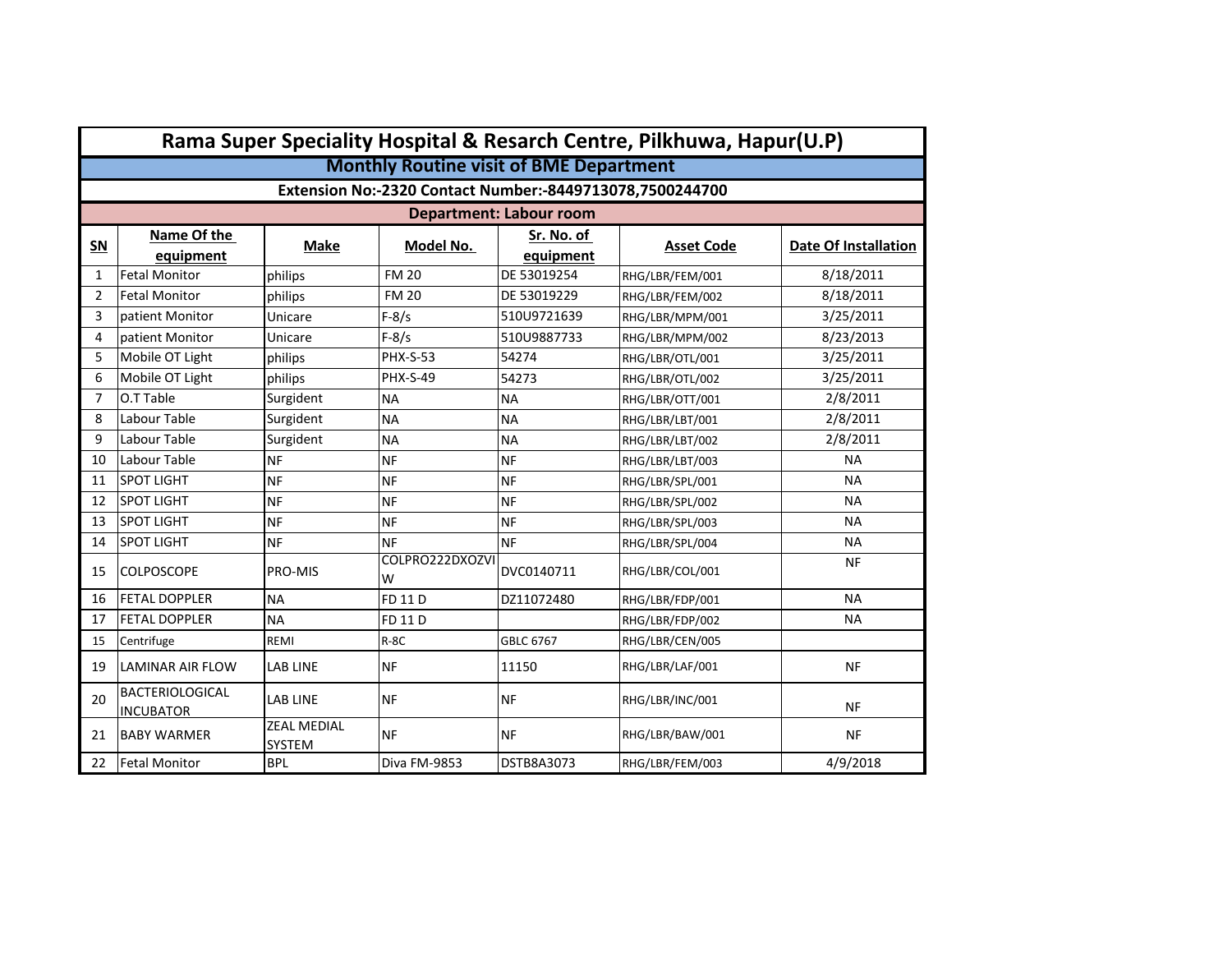|    | Rama Super Speciality Hospital & Resarch Centre, Pilkhuwa, Hapur(U.P) |               |                  |                             |                   |                      |  |  |  |  |
|----|-----------------------------------------------------------------------|---------------|------------------|-----------------------------|-------------------|----------------------|--|--|--|--|
|    | <b>Monthly Routine visit of BME Department</b>                        |               |                  |                             |                   |                      |  |  |  |  |
|    | Extension No:-2320 Contact Number:-8449713078,7500244700              |               |                  |                             |                   |                      |  |  |  |  |
|    | <b>Department: CSSD</b>                                               |               |                  |                             |                   |                      |  |  |  |  |
| SN | Name Of the equipment                                                 | <b>Make</b>   | Model No.        | <b>Sr. No. of equipment</b> | <b>Asset Code</b> | Date Of Installation |  |  |  |  |
| 1  | Autoclave                                                             | M.Shah.Co     | <b>NA</b>        | 1045                        | RHG/CSS/STR/001   | 7/23/2012            |  |  |  |  |
| 2  | Autoclave                                                             | M.Shah.Co     | <b>NA</b>        | 1046                        | RHG/CSS/STR/002   | 7/23/2012            |  |  |  |  |
| 3  | Electro surgical                                                      | M.Shah.Co     | <b>NA</b>        | 431                         | RHG/CSS/FAC/001   | 7/23/2012            |  |  |  |  |
| 4  | <b>Drying Machine</b>                                                 | M.Shah.Co     | <b>NA</b>        | 120                         | RHG/CSS/DRC/001   | 7/23/2012            |  |  |  |  |
| 5. | Washer Instrument                                                     | M.Shah.Co     | <b>NA</b>        | 139                         | RHG/CSS/IWD/001   | 7/23/2012            |  |  |  |  |
| 6  | Ultra Sonic                                                           | M.Shah.Co     | <b>NA</b>        | <b>NA</b>                   | RHG/CSS/ULC/001   | 7/23/2012            |  |  |  |  |
| 8  | Sealing machine                                                       | <b>SEPACK</b> | <b>NA</b>        | 94HB18077                   | RHG/CSS/SLM/002   | NF                   |  |  |  |  |
| 9  | ETO machine                                                           | PCI           | SAE-4.5CF        | <b>NA</b>                   | RHG/CSS/ETO/001   | 10/28/2013           |  |  |  |  |
| 10 | AIR & WATER SPRAY GUN                                                 | M.Shah.Co     | <b>NA</b>        | 112                         | RHG/CSS/AWG/001   | <b>NF</b>            |  |  |  |  |
| 11 | <b>FOGGER</b>                                                         | <b>NF</b>     | <b>NF</b>        | <b>NF</b>                   | RHG/CSS/FMG/001   | <b>NA</b>            |  |  |  |  |
| 12 | <b>FOGGER</b>                                                         | <b>NF</b>     | <b>NF</b>        | ΝF                          | RHG/CSS/FMG/002   | <b>NA</b>            |  |  |  |  |
| 13 | Continuous Band Sealer                                                | Swift         | <b>FRB-770II</b> | 1111217050071               |                   | <b>NA</b>            |  |  |  |  |